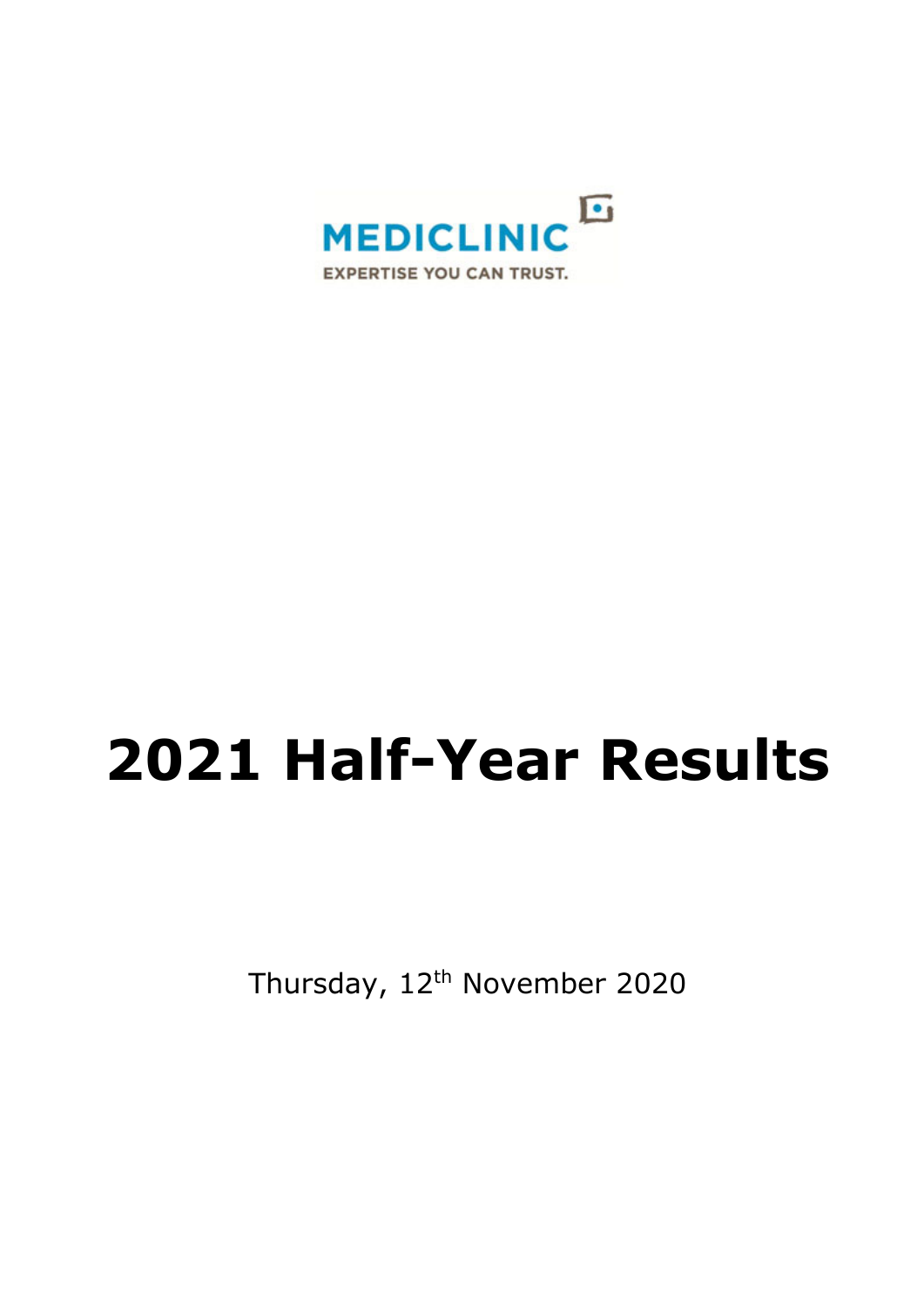**Operator:** Ladies and gentlemen, thank you for standing by and welcome to the Mediclinic International 2021 Half-Year Results presentation.

During the call, all participants will be on a listen-only mode. There'll be a presentation, followed by a question and answer session. And if you wish to ask a question, you will need to press star one on your telephone keypad. I must advise you the call is being recorded today on Thursday, the 12th of November 2020.

I shall now hand over to your speaker for today, Ronnie van der Merwe, Group CEO. Please go ahead.

# **Introduction and Operational Delivery**

Dr Ronnie van der Merwe *Group CEO, Mediclinic International Plc*

#### **Agenda**

Thank you, very much and good morning, to everyone. Welcome to the Mediclinic International Plc 2021 Half-Year Results presentation for the six months that ended on 30 September 2020. Joining me today are Chief Financial Officer, Jurgens Myburgh, and James Arnold, Investment Relations Officer.

Due to the COVID-19 pandemic, the period that we report on today has been the most challenging and disruptive in the history of Mediclinic, and I'm very satisfied with our robust operating performance under the circumstances. I'm going to start off by giving you some context of the period under review. After which, I will end over to Jurgens to take you through the numbers. I will then close off with some perspectives on the way forward, before handing over for Q&A.

## **Patients First**

If we can start on Page Five that reads, 'Patients First'? The purpose of Mediclinic is to enhance the quality of life. We do this by putting patients first in all our decisions, be at clinical or non-clinical, financial or non-financial, operational or strategic. We've also made a substantial investment in developing a strong clinical governance system and embarked upon many clinical performance improvement initiatives over time.

We measure numerous internal and external clinical performance indicators every month at each facility and make use of external experts to oversee our performance and standards. These investments paid off handsomely during the COVID-19 pandemic. Both covered and non-covered patients will see the same high standards of care we have come – become known for, despite the many operational challenges we faced in dealing with the ramifications of this pandemic.

#### **Robust operating performance despite sudden onset of pandemic in April**

#### *Fulfilling an essential role in combatting the pandemic*

Onto the next page on operating performance. But as I mentioned before, the COVID-19 pandemic has affected us in many different ways. Operationally, we had to adopt new policies and procedures to safely manage corporations. And we also had to adopt new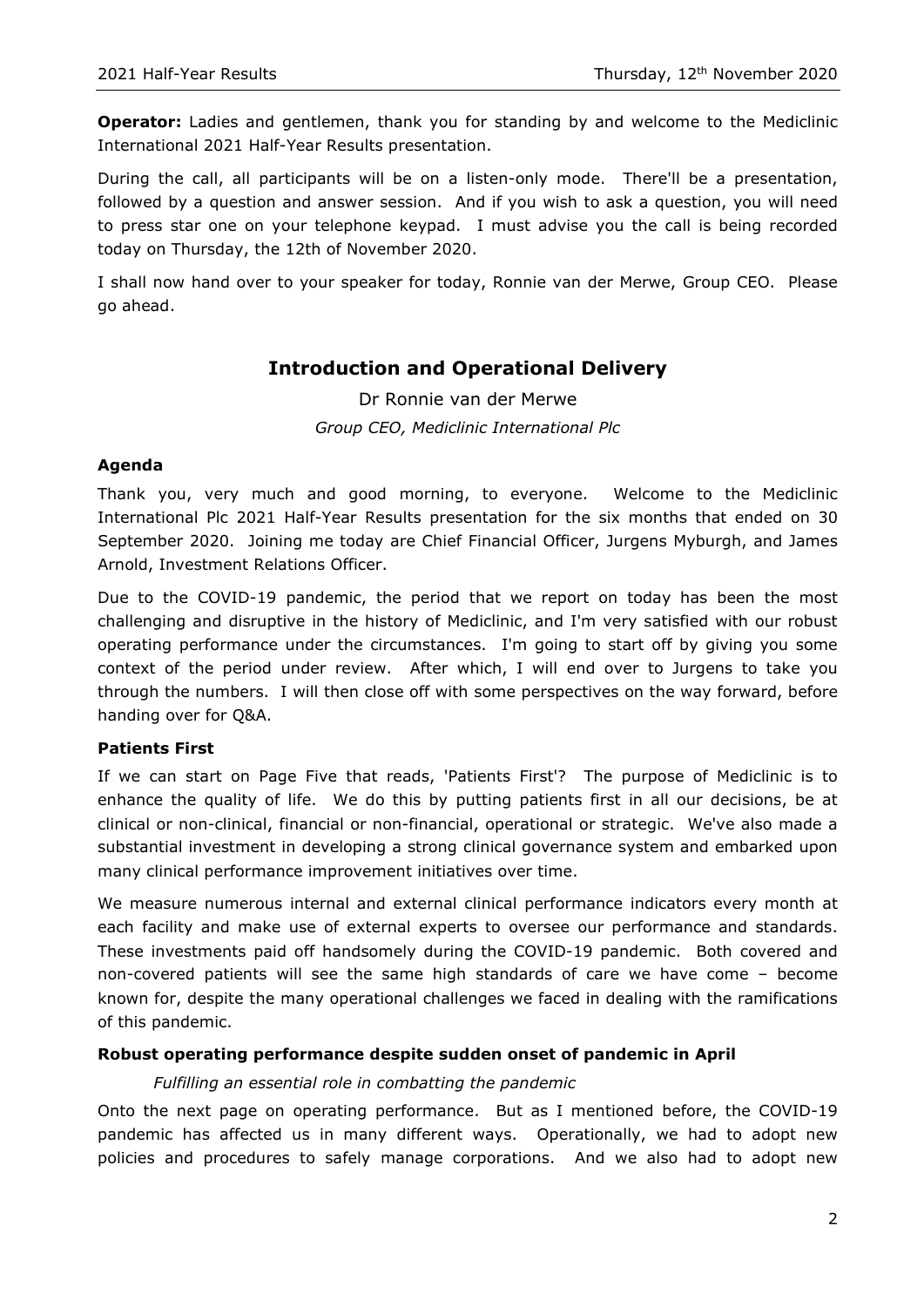protocols safe – to safely manage the non-COVID patients being treated in the same facilities at the same time.

## *Significant financial impact in April 2020; rebound in trading from May 2020*

From a my – financial perspective, the initial lockdowns and postponement of elective treatments in all our therapies during April had a significant effect on utilisation and revenue in all our care settings. The speed at which these changes occurred as well as the temporary nature they are of, challenged our ability to optimise underlying costs during the initial stages of the pandemic.

## *Unwavering commitment and resilience from our people*

Once lockdowns were lifted and elective treatment resumed, patients were initially reluctant to seek non-urgent care. This trend improved over time, starting with outpatient activities and subsequently following through the other care settings. Hirslanden volumes recovered the quickest, followed by Mediclinic Middle East, and Mediclinic Southern Africa lagging behind – below due to a prolonged first wave.

## *Retained strong financial position and liquidity*

Jurgens will unpack the numbers in detail in a few minutes. He will also explain the challenges we experienced with our cash conversion rate. Importantly, we retained our strong financial position as well as liquidity position. This robust operating performance, with which I'm very satisfied, can only be attributed to the incredibly hard work, sacrifice, commitment, loyalty, and resilience of all of our staff and supporting doctors. Their efforts enabled us to adapt rapidly and to play an essential, if not indispensable, role in managing the pandemic in the countries in which we operate.

We are still dealing with significant numbers of COVID in-patients as well as outpatients. And until now, we've been able to admit all COVID cases that presented at our facilities, while at the same time managing all essential and emergency services as well as safely introducing elective treatments. With this, we are very pleased.

## **Effectively navigating the pandemic: Key priorities**

## *Safety of employees and patients*

And then, on to the next page, navigating the pandemic. Just a few words on the pandemic itself and our approach. Our approach to dealing with the pandemic has been to focus the entire organisation on a few key priorities. The safety of our COVID and non-COVID patients as well as our frontline employees is of paramount importance to us. This is done through ensuring adequate personal protective equipment (PPE) and supplies, strict adherence to upto-date infection control protocols, training and updating staff at regular intervals, and applying up-to-date evidence-based COVID treatment modalities.

## *Continuity of operations*

Continuity of operations is achieved by ensuring reliable staff availability and effectively running two parallel care processes, respectively for COVID, and non-COVID patients, in the same facilities at the same time. As a result, we have not experienced any disruption in dealing with COVID or non-COVID, essential and emergency services. And by the end of October, we had treated more than 19,000 in-patients – COVID in-patients.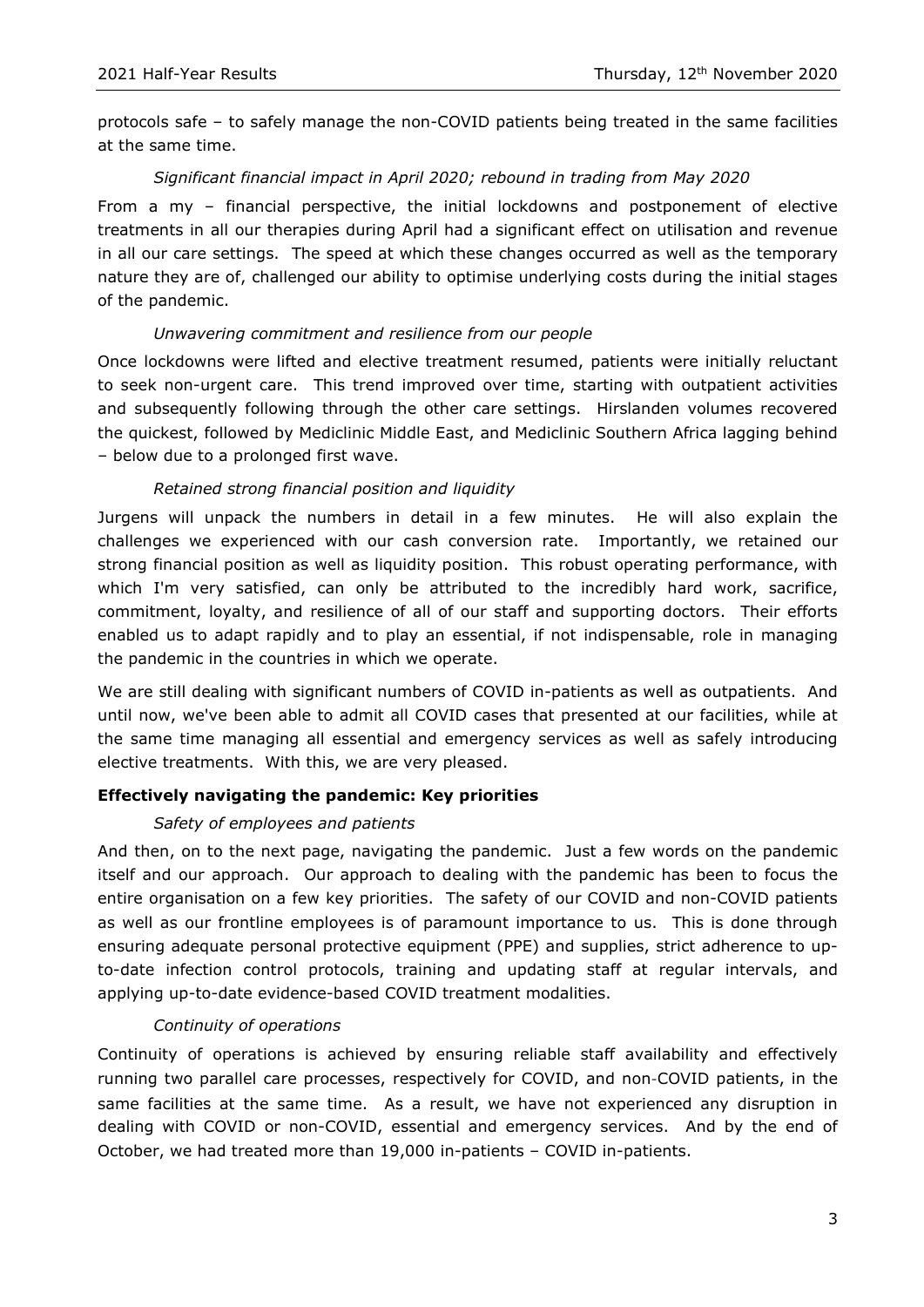#### *Support of and collaboration with health authorities*

We've worked very closely with the federal and cantonal health authorities in Switzerland, the health authorities in respect of Dubai and Abu Dhabi, the national and provincial Department of Health in South Africa, as well as the Department of Health of Namibia to ensure we do whatever we can to support all national efforts. Overall, our efforts were successful and we have better relations, as a result.

#### **Benefitting from our international perspective**

#### *Continued strategy execution and expansion across the continuum of care*

Then, a few words on benefitting from our international perspective on page eight. While there is no doubt, we would have been able to manage the pandemic as a single-country operation, we benefitted significantly from our international footprint and ability to act as a group.

#### *Shared learnings, optimised treatment modalities and care pathways*

Our approach to the pandemic is through a centrally coordinated multidisciplinary response led by our Chief Clinical Officer of our organisation. Through shared learnings and close collaboration, the regional teams were able to rapidly adopt new COVID care pathways, protocols, and treatment modalities, and avoid pitfalls. Specialists running intensive care units started having regular virtual forums across the regional lines.

#### *Maintained sufficient supplies of PPE and consumables*

Our central procurement function experienced many challenges during the initial phases of the pandemic. Prices fluctuated wildly at times due to organisations and countries competing for the same limited available supplies. And supply chains were disrupted due to travel restrictions. In spite of all of this, we have not run out of supplies.

## *Central Analytics team incorporated epidemiological models into forecasts*

The Central Analytics team is working closely with Operations as well as the Financial and HR teams. They continuously run prediction models that greatly enhances our short-term planning process.

Daily dashboard, reporting back COVID and non-COVID occupancy and availability, ventilator availability, stock and PPE levels, and number of staff members in isolation per individual hospitals became commonplace and is now the norm. Reliable up-to-date information became crucial in dealing effectively with the pandemic.

## *Improved relations with specialists and primary care physicians through technology adoption*

Our investment in analytics over many years paid off handsomely. The need to communicate directly with associated doctors of all disciplines, coupled with the ability to virtually meet with them on a regular basis fostered much stronger relations in all the regions. We will build on this for the future.

#### *Centrally coordinated clinical response*

Our Group strategy, which we formulated 18 months ago, strengthened our response to the pandemic specifically in the areas of continuum of care and digital transformation. Examples include COVID lab testing, drive-through test centres and pharmacies, manning delivery of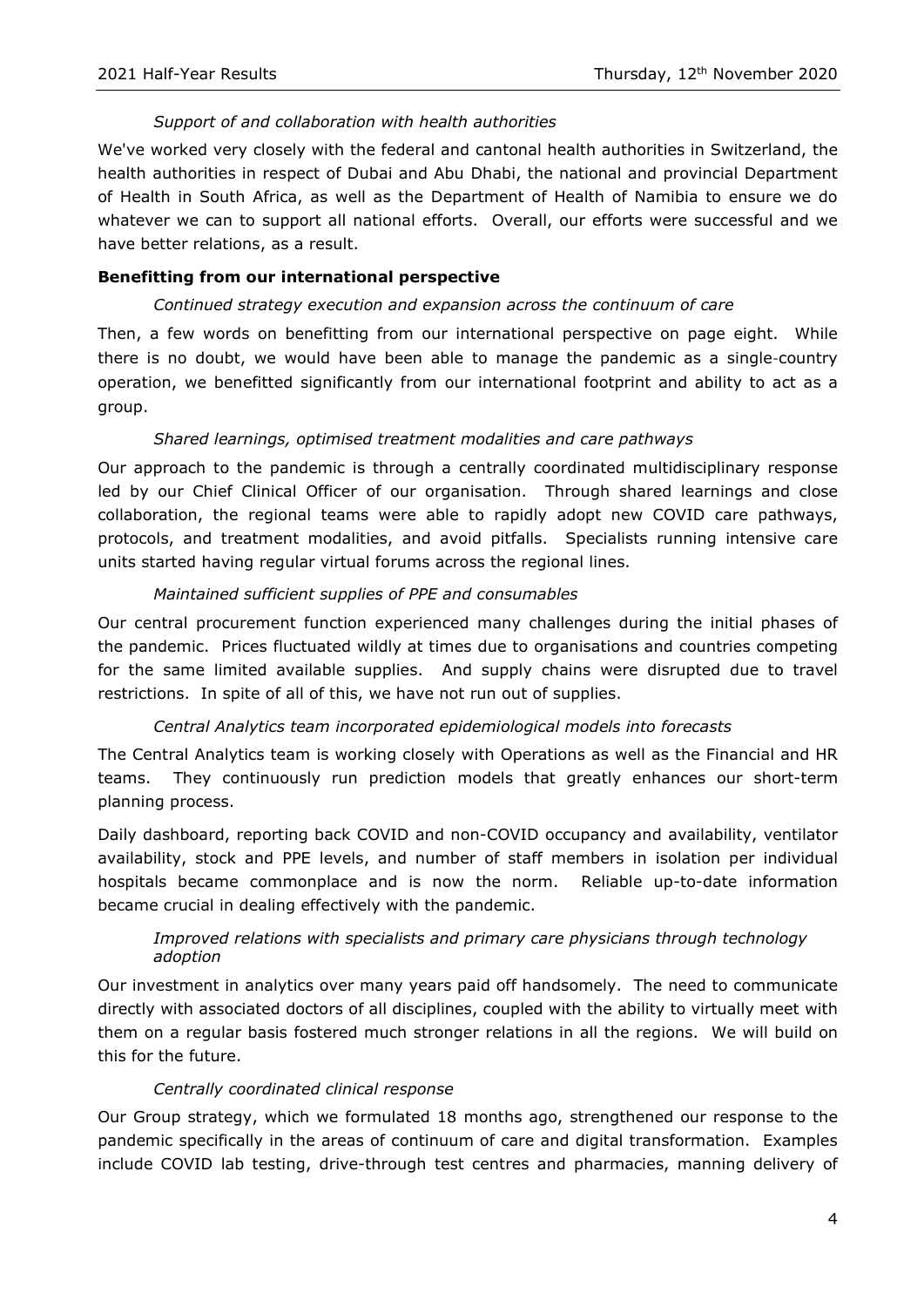medication, relations with our partner in Switzerland, MedBase, call centre initiatives and our digital platform, or backbone, as we call it.

## **Continued operational delivery through the pandemic**

And lastly, just a few words before I hand over to Jurgens on continued operational delivery. While managing the pandemic, our teams also executed on many other exciting operational and strategic objectives. Some of these are summarised on page nine.

We have made good progress in developing our convenient, cost-effective, integrated care system. Our large business transformation projects called [inaudible] in the Middle East and Hirslanden 2020 in Switzerland, remained on track. We established more valuable partnerships and we received accolades for the learning in clinical excellence. We've given some in a hopefully useful context, with regard to our activities and dynamics during this challenging reporting period. I now hand you over to – hand over to Jurgens for the Financial Review. Thank you. Jurgens?

# **Financial Review**

Jurgens Myburgh *Group CFO, Mediclinic International Plc*

#### **1H21 financial performance reflects sudden onset of pandemic**

Thank you, Ronnie. Good morning, everyone, and thank you for your time. And I hope everyone can hear me okay.

#### *Robust first-half operating performance*

So to Ronnie's point, the Group delivered a robust operating performance in the first six months of the financial year, which coincided with a period of unprecedented uncertainty. In fulfilling our role as an international healthcare group, our services were uninterrupted, notwithstanding enhanced demand for emergency and critical care and periods of constrained supply of consumable products. As Ronnie pointed out, the commitment and resilience of our employees and business partners deserve our sincere appreciation.

## *Strong financial position and liquidity, suitably cautious on our second-half outlook*

We ended the period in a strong financial position with cash and available facilities at around £660 million. Against the backdrop of continued change, we remain suitably cautious on the second-half outlook, given the continued uncertainty posed by the pandemic and its economic aftermath. Our focus remains on operational delivery and strategy execution aimed at capitalising on structural growth drivers in the healthcare sector, underpinning the long-term performance of the Group.

#### **Impact of COVID-19 lockdowns and restrictions**

#### *Group performance*

On page 12, before looking at the numbers in detail, I thought I'd just summarise some of the key drivers to the financial results in the first half of the year. During April, we experienced national lockdown measures and restrictions to elective surgery that severely constrained our business activities. Using the inpatient admissions, excluding COVID-19 cases as a proxy, the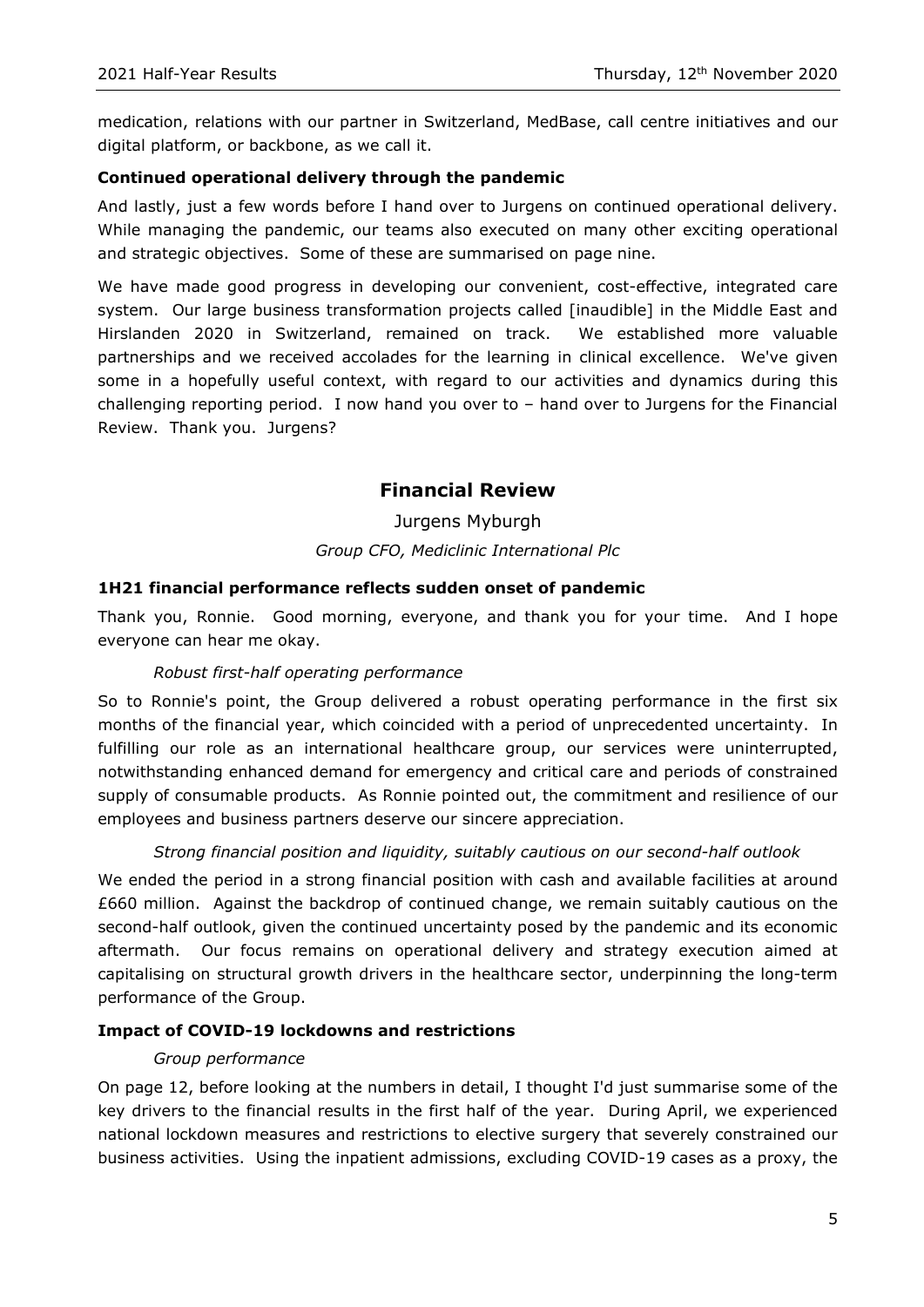graph on the top-left shows the significant impact of restrictions in April 2020 across the Group.

Despite this, our revenues were approximately 67% of April the previous year, demonstrating the underlying demand for our services. From May onwards, with restrictions lifted, you will note the strong rebound in volumes in Switzerland and the Middle East and more gradually in Southern Africa through the initial peak of the pandemic, which was in early August. The graph also shows the counter-seasonal impact of travel restrictions in August in the UAE. And finally, the relative stability in volumes towards September and through October as well.

The graph on the bottom-left provides a more static view, reconciling EBITDA for the six months ended 30 September 2020 with the comparable period. Firstly, you'll notice again the impact in April of restrictions on elective surgery as well as the impact of COVID on in and outpatient activity from May to September, partially offset by COVID-related and additional revenue streams over the six-month period. As a result, for the six months, revenue was down 7%.

To unpack the cost a little further, as we discussed before employee costs, which are mostly fixed, are the single largest component in the cost base of the Group. At the beginning of the pandemic, we took a naturally cautious approach to staffing, resulting in labour cost as a percentage of revenue being relatively high.

Over the period, as revenues improved, we progressively introduced efficiency savings in the flexible component. This is partially offset by salary increases to clinical personnel, staffing requirements due to isolation and quarantine regulations, as well as an increase in demand for critical care employees.

We've got – within consumables and supply costs, the use and cost of PPE surged during the initial peak of the pandemic before stabilising. Across the Group, incremental COVID-19-related expenses, total of around  $£17$  million. In summary, the Group EBITDA is down 32% at £171 million, largely due to the revenue decline and mostly fixed employee cost base.

From an operational perspective, we continue to adapt to the circumstances with revenues and the cost base stabilising in October and through – in September and through October, the business has responded well, which gives us confidence in our ability as we enter the second half. As mentioned, the Group remains suitably cautious on its second-half outlook in the midst of uncertainty as to the severity, duration, and full impact of the continuing pandemic, as well as its economic aftermath.

## **Robust operating performance under challenging circumstances**

Over the page on page 13 and intending just to do the rest of the income statement. As I mentioned, first-half revenue was down 7% at £1.4 billion and down 5% in constant currency terms. Group adjusted EBITDA at £171 million was down 32% in both reported and constant currency. The Group's adjusted EBITDA margin was 12.1%. Adjusted depreciation and amortisation was down 2% to £106 million, reflecting lower capital investment during the period and translation differences caused by the depreciation of the rand. As our capital expenditure normalises, D&A would show a consequential increase.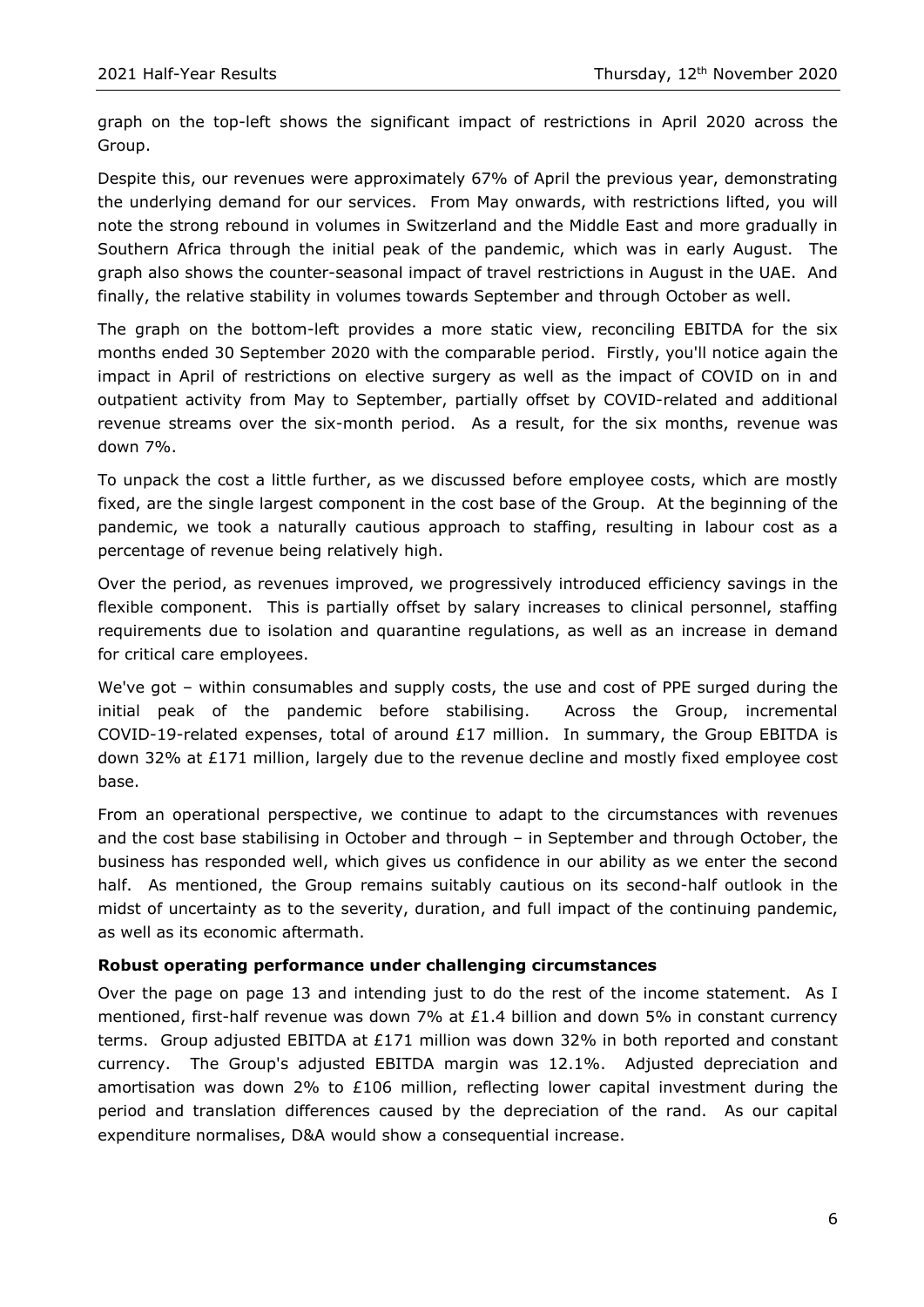Adjusted operating profit was down 54% at £66 million. Net finance costs were down 8% at £37 million, mainly due to the reduction in base rates in South Africa and the UAE as well as translation differences caused by the depreciation of the rent, which is also the highest interest rate environment. The adjusted tax created of  $£1$  million and adjusted effective tax rate for the period of -2.1% reflects a Swiss tax charge which was offset by a tax credit in Southern Africa. The rate also decreased due to a higher contribution of non-taxable income in the Middle East.

Adjusted share of net profit of equity accounted investments was a loss of £10 million in the first half. The net loss reported by Spire for the six months ended 30 June 2018. Both adjusted earnings and adjusted earnings per share were down 77% at £17 million and 2.3 pence respectively. In June 2020, the Board took the prudent and appropriate decision to suspend the dividend. The Board recognises the importance of the dividend to shareholders and will keep this position under review in light of the uncertainties posed by the pandemic.

#### **Solid performance at Hirslanden**

#### *Strong rebound in activity from May 2020*

Over the page on page 14, and looking then at the divisional results in more detail. And starting with Hirslanden, revenue in the first half decreased by 2% to CHF853 million. Inpatient revenue and admissions were down 1%, having recovered from the significant impact of April. The general insurance mix increased ahead of expectation to 50.7%, largely as a result of Hirslanden supporting cantonal hospitals during the initial peak of the pandemic.

Despite this shift in insurance mix, inpatient revenue per case was stable due to an increase in the case mix index directly and indirectly due to COVID-19. Outpatient in day-case revenue, which contributed some 21% to the total revenue in the period, was down 4%, in line with outpatient activity trends observed in other markets during the pandemic which have experienced a less pronounced rebound in activity.

An increase in supply costs and additional staffing requirements during the pandemic gave rise to the 17% decline in adjusted EBITDA and CHF116 million with an adjusted EBITDA on margin of 13.7%. Incremental COVID-19-related expenses were around CHF5 million.

Europe is now experiencing a second wave of the pandemic and while the severe restrictions on elective procedures implemented in March and April have not yet been repeated, the second wave is expected to impact on hospital and outpatient revenues. When combined with a similar cost profile to the first half, the division expects the second-half revenue and EBITDA to be broadly in line with the second half of the previous financial year.

#### **Fuelling a vital role in response to the pandemic**

#### *Gradual recovery during the period*

Over the page on page 15, on Mediclinic Southern Africa. Revenue is down 19% to R7 billion. Bed days sold decreased by 25%, reflecting the significant decline in volumes in April, with a gradual recovery from May onwards as the region started to enter the initial wave of the pandemic. Average revenue per bed day increased by 8.9%, reflecting the increase in acuity of patients and longer theatre utilisation.

The effects of COVID-19-related costs and additional staffing requirements during the pandemic further impacted adjusted EBITDA, which declined 68% to R573 million with the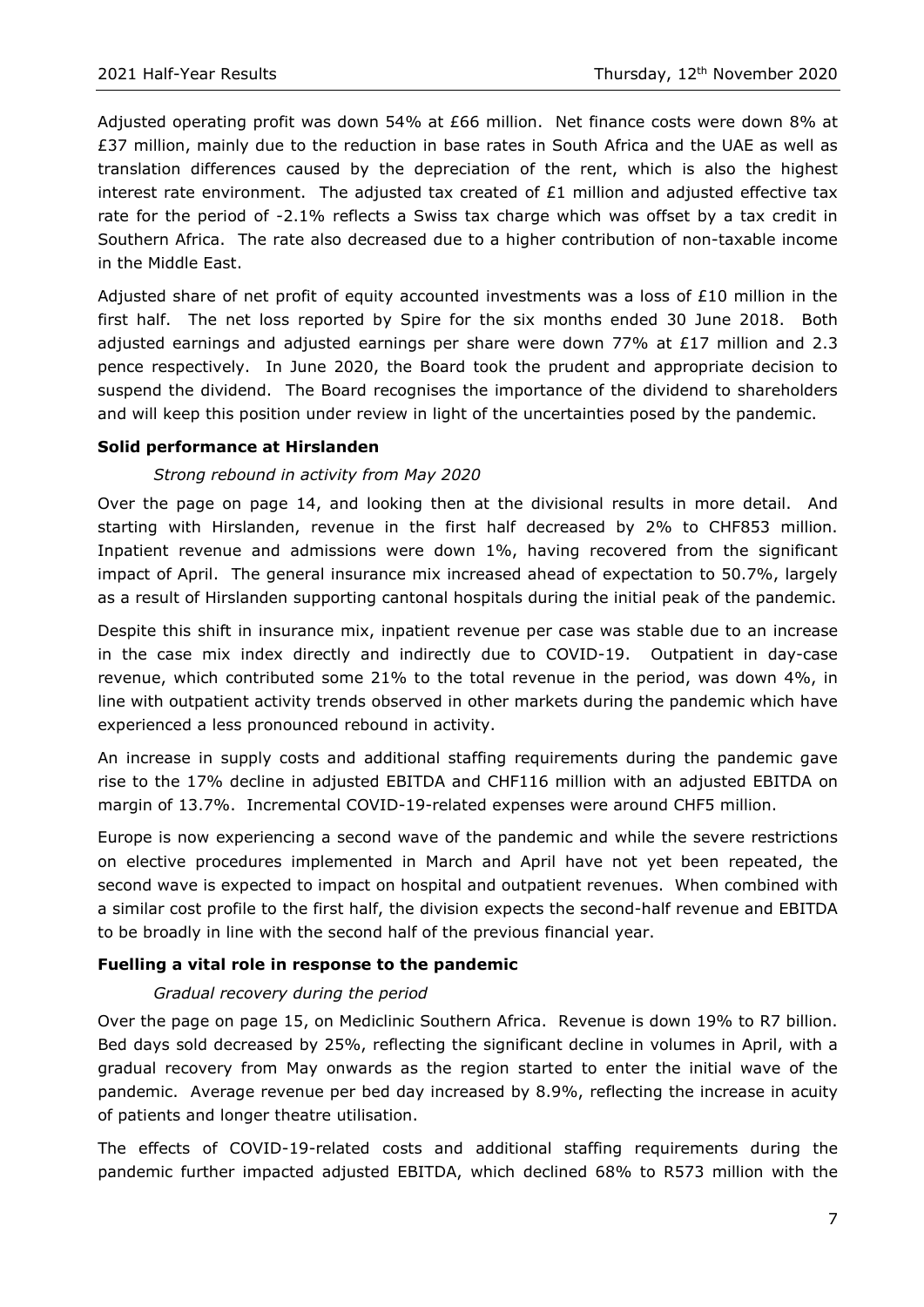adjusted EBITDA margin at 8.2%. Incremental COVID-19-related expenses were around R157 million. Depreciation and amortisation increased by 12% mainly due to increased spend on hospital infrastructure upgrades and medical equipment in recent years, in line with the division's upgrade and maintenance plan. Net finance costs increased by 4% due to the lower finance income, given lower cash and deposits and reduced interest rates, with around half the division's debt hedged.

The initial impact of the pandemic only recently passed across the region with Mediclinic currently still caring for sizeable numbers of COVID-19 patients. As such, the division has not yet experienced the same rebound witnessed in the other two divisions. Considering this, in combination with the potential macroeconomic impact and consequent effect on medical scheme membership, the division expects the recent revenue trend, as reported in September, to broadly continue through the second half of the financial year. With improved cost efficiencies, the EBITDA margin is expected to improve from that experienced in the first half of the financial year.

#### **Rapidly deployed supplementary services and counter-seasonal trends supported strong rebound**

Then, on page 16, looking at Mediclinic Middle East, revenue increased 9% to AED1.8 billion, including COVID-19-related and other revenue streams that delivered around AED270 million of revenue during the period and supported by counter-seasonal trends. The average revenue per admission was up 25%, reflecting an increase in acuity directly and indirectly due to COVID-19. EBITDA increased by 9% to AED223 million, with revenue growth from new services offsetting additional COVID-19-related expenses that totalled AED17 million. The adjusted EBITDA margin was in line with prior year at 12.7%.

D&A was flat on the prior period. We would expect an increase in the second half with the Airport Road expansion project opening in January 2021. Net finance costs were down by 14% to AED40 million mainly due to a decrease in the base rate. One third of borrowings are hedged. Again, the opening of the Airport Road expansion would increase this number in the second half. With the region now experiencing a second wave of the pandemic, non-COVID-19-related patient activity could be impacted while less than 50% of COVID-19 related initiatives in the first are expected in the second half.

The counter-seasonal benefit in the first half is expected to unwind during December and January. Coupled with the macroeconomic uncertainty and consequent impact on the expatriate population, the Division expects to deliver modest revenue growth in the second half of the financial year, compared with the prior period. The EBITDA margin is expected to be temporarily impacted in the second half, compared with the second half FY20, due to the [inaudible] revenue impact and start-up costs associated with opening the Comprehensive Cancer Centre and the expansion at Mediclinic Airport Road Hospital.

## **Maintaining a strong balance sheet**

#### *Incurred debt remains unchanged*

On page 17, onto the balance sheet, we continue to maintain our financing strategy and the pandemic has underscored the importance of one, our approach to responsible leverage, with respect to both the cost and maturity of our borrowings; and two, our strong proactive and transparent relationships with our funding banks.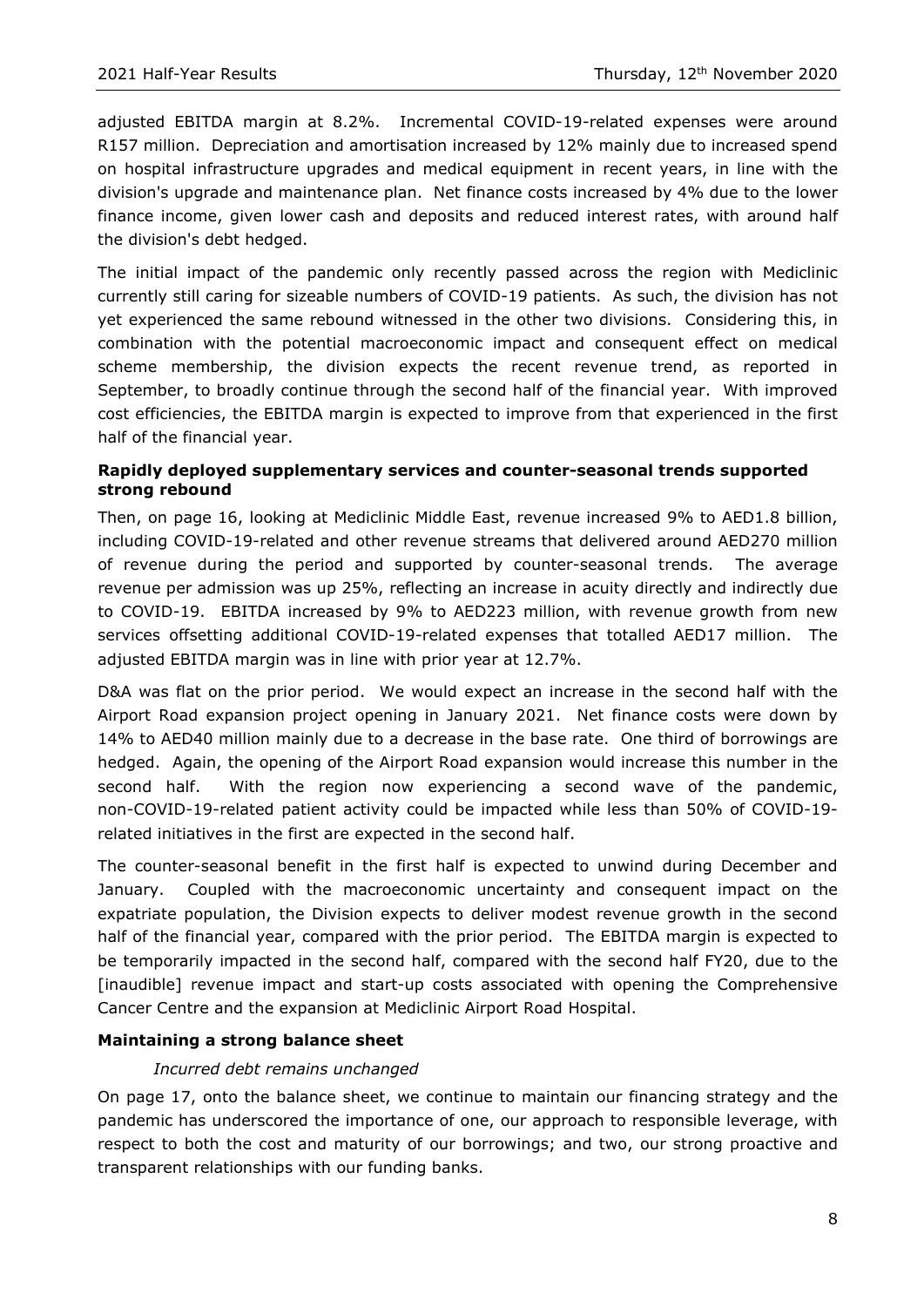Our debt is ring-fenced within each division with no cross-guarantees or cross-defaults. Borrowings are denominated in the same currency as the underlying cash generation and, therefore, not exposed to foreign exchange rate risk. Both these divisions have refinanced their debt in recent years and, therefore, maturities are relatively long dated. The nearest term material maturity, it is – is our Swiss – one of the two Swiss bonds that is maturing in February 2021 of CHF145 million.

As mentioned at the full-year results, the unutilised bank facility of CHF250 million is available to fully repay this bond. During the next 12-month period, we will be making scheduled debt repayments of CHF50 million in Switzerland and AED200 million in the Middle East. In addition, Hirslanden currently plans to make an unscheduled payment of CHF50 million in the second half of this financial year, further to the CHF117 million repayment made in FY20, which contributes to reduce the total gross debt at the division.

Our approach to responsible leverage is underpinned by material property ownership that provides both operational and financial benefits. Across the Group, we own 66 of our 76 hospitals. The Group includes no further borrowings during the period. At the period end, the Group had net debt incurred of £1.7 billion and tangible fixed assets of over £4 billion, which contextualises a leverage ratio of 4.2x based on incurred debt. Absent of any significant acquisitions or other strategic initiatives, it's our intention to recruit – to reduce the Group's debt over time.

The majority of the Group's borrowings are incurred in Switzerland, which has the lowest cost of borrowings and the largest fixed asset base at CHF2.4 billion. As a result, the Group's fixed charge cover, which we measure as a cover of EBITDA to the aggregate of interest on borrowings and leasing costs, was 3.4x at the period end at six – and six months ago before the pandemic, 3.4x, reinforcing the point about the affordability of our debt.

As discussed with the full year results in June, we were quick to engage with our lenders to obtain certain covenant test waivers as a prudent measure, given the uncertainties caused by COVID-19. This approach is evidenced in the long-term supportive relationships with our banks, both on our approach of addressing matters in the transparent proactive and constructive manner.

Mediclinic Middle East reverts back to the original covenant compliance test in June 2021 whereas for Hirslanden and Mediclinic Southern Africa, this will be performed at the end of September 2021, which is 12 months from now and removes the challenging first quarter we experienced in FY21.

If you look back at the headroom to the leverage covenants we had at the end of FY20, it was material across all three divisions. In the context of the challenging first half due to COVID-19, the headroom has reduced temporarily and we anticipate it increasing again by the time the wave covenants is  $-$  are reinstated next year.

The effects of COVID-19 on our financial performance has further impacted return on invested capital at 3.3%, which is below our weighted average cost of capital. We continue to seek for and deliver on strategic and operational opportunities to deliver improved returns over time.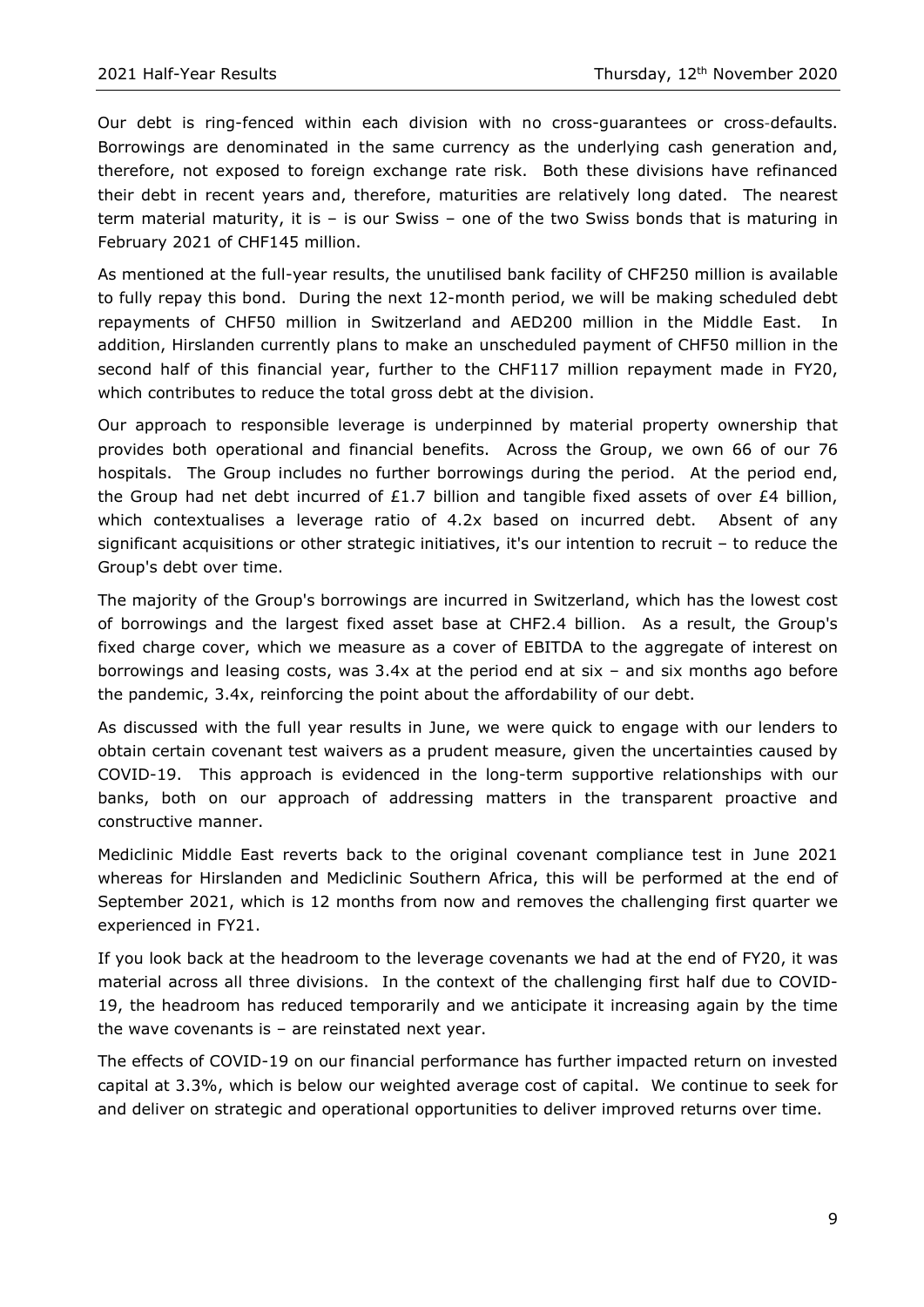#### **Cash and available facilities remain strong despite impact of pandemic**

Over the page to page 18, on the cash flow statement. Cash conversion at 42% was primarily impacted by lower receivable collections in the Middle East, compared to earlier in the period, exacerbated by the strong counter-seasonal performance in the second quarter. Increased debtor balances in Hirslanden and the normalisation in Hirslanden's trade payables balance post the initial peaks liquidity preservation measures.

The Group continues to target 90% to 100% cash conversion over time. Cash in available facilities at the end of September remained strong at £449 million, on a comparable basis to the £518 million at 31 March 2020. A further unutilised bank facility in Switzerland of CHF250 million was reactivated of the year and is part of our proactive measures taken with members. Therefore, total cash in available facilities at the end of September was £661 million.

#### **Disciplined capital allocation supports long-term growth and returns**

And then, finally onto CAPEX, page 19. In response to the crisis, the Group's CAPEX programme has significantly reduced, operations stabilised investments, investment projects recommenced. In total, during the first half, the Group invested £43 million, of which 28 million was on expansion – mainly the Mediclinic Airport Road Hospital expansion and Electronic Health Record projects in the Middle East.

Currently, the Group expects to invest around  $£173$  million in this financial year in constant currency terms. The Group continues to make ongoing investments in its asset base and during the period, approved major multi-year upgrade and expansion projects in Switzerland at Hirslanden Klinik St Anna and Klinik Aarau.

These strategically important projects will include new infrastructure and expand the range of specialised inpatient and outpatient medical services. This is in line with the Group's integrated hub-and-spoke model across key regions and will continue to support the attraction of highly skilled leading professionals to Hirslanden as it seeks to expand its market share and improve returns. Construction work is expected to begin in the second half of 2021.

Finally, before I hand back to Ronnie, and as Ronnie indicated earlier as well, the Group recognises significant uncertainty and volatility is expected to remain for at least the following 18 months due to the pandemic. However, the current expectation is for Group revenue and EBITDA in FY22 to be broadly in line with FY20.

Growth will be most notable in the Mediclinic Middle East, given prior year investments continuing to ramp up, while the recovery at Mediclinic Southern Africa is likely to be the most gradual over time, given the macroeconomic outlook.

With that, I'll hand it back to Ronnie.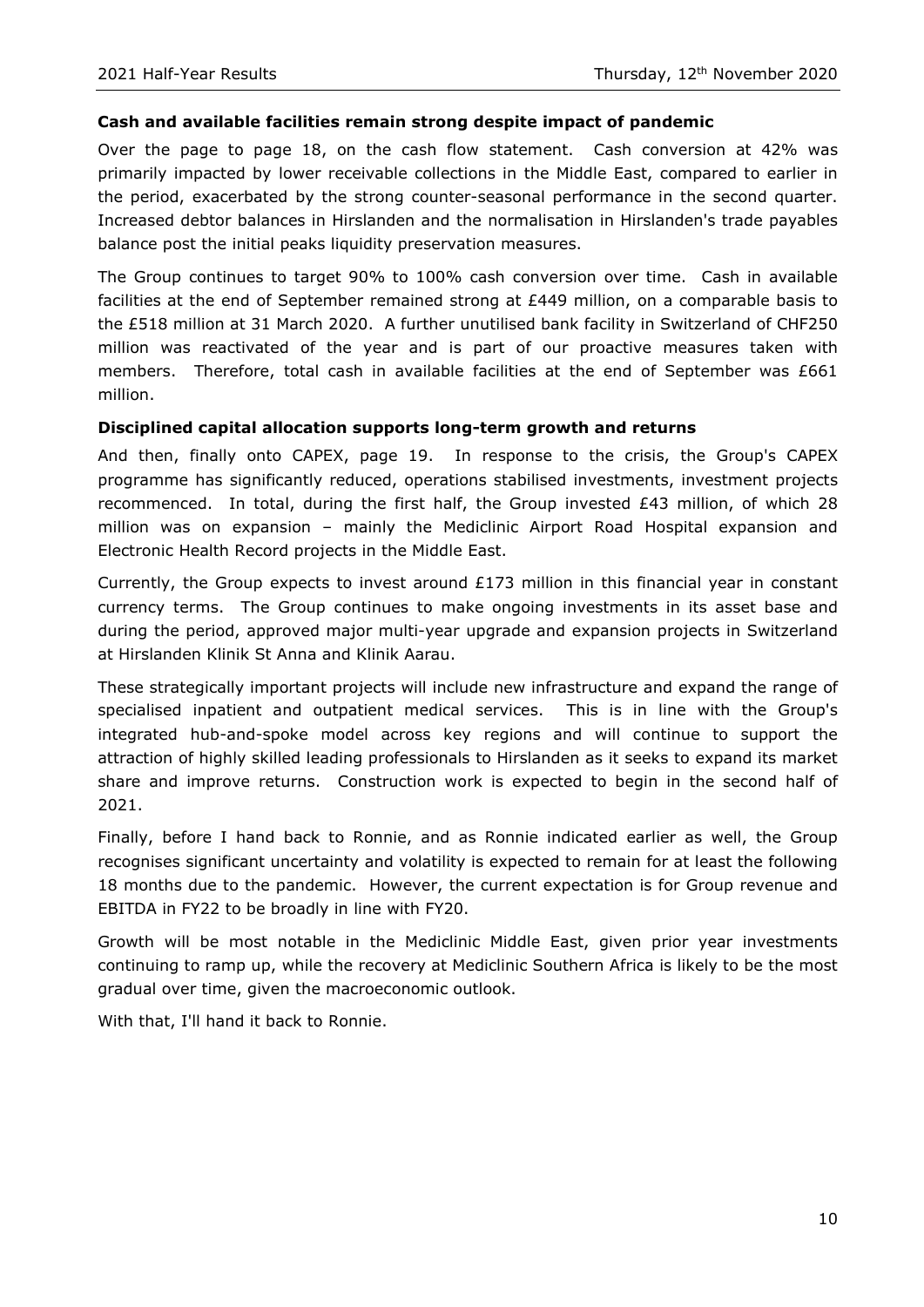# **Strategic Delivery**

Dr Ronnie van der Merwe

*Group CEO, Mediclinic International Plc*

## **Diversified healthcare service group with leading market positions**

Jurgens, thank you very much. So we've now covered the period under review. And I would like to end off by making a couple of remarks on the positioning of Mediclinic, its strategy, and the way forward.

So on page 21, the value of being a diversified group. I would like to make a couple of comments. We are well-diversified in more than one way. We offer a healthy spectrum of different care settings, a healthy balance between elective and non-elective care, and we operate in three different geographies.

Acute care inpatient hospitals, especially the highly specialised ones, remained the bedrock of our operations. But we have diversified into other care settings as well. We do this to strengthen, firstly, the position of our hospitals; and secondly, to generate additional revenue; and thirdly, to improve our value proposition by integrating care settings and thereby decreasing fragmented care.

The COVID pandemic illustrated that at least 50% of our revenue represents non-elective care – in other words, essential and emergency care. This component of revenue is more stable and consistent than the elective care component. Our geographic spread represents a combination of developing and developed countries which, over time, should prove to be beneficial, in terms of exposure.

## **Delivery and execution of Group strategy accelerated during the pandemic**

Then, a few words on execution of execution of strategy on page 22. We are very confident with the Group strategy we formulated 18 months ago and that it will position Mediclinic very well for the future by addressing several long-term trends. Now, the trends we – we looked at many trends. The ones we really want to highlight is:

- Advances in medical care, which is pervasive, and it leads to migration of care to different care settings,
- Rising healthcare consumerism because of the availability of healthcare information,
- Digitalisation, we think about sensors, internet of care, virtual care, business process transformation and others,
- And analytics and we think there about big data, machine learning as part of a broader artificial intelligence component and virtual reality,
- And then also, the associated costs of care pressures that will always be with us.

Now, although the pandemic impacted on our ability to execute, we still made good progress. While all of our goals and transformation drivers of our strategy are important, I would like to focus on a few of them during this summary.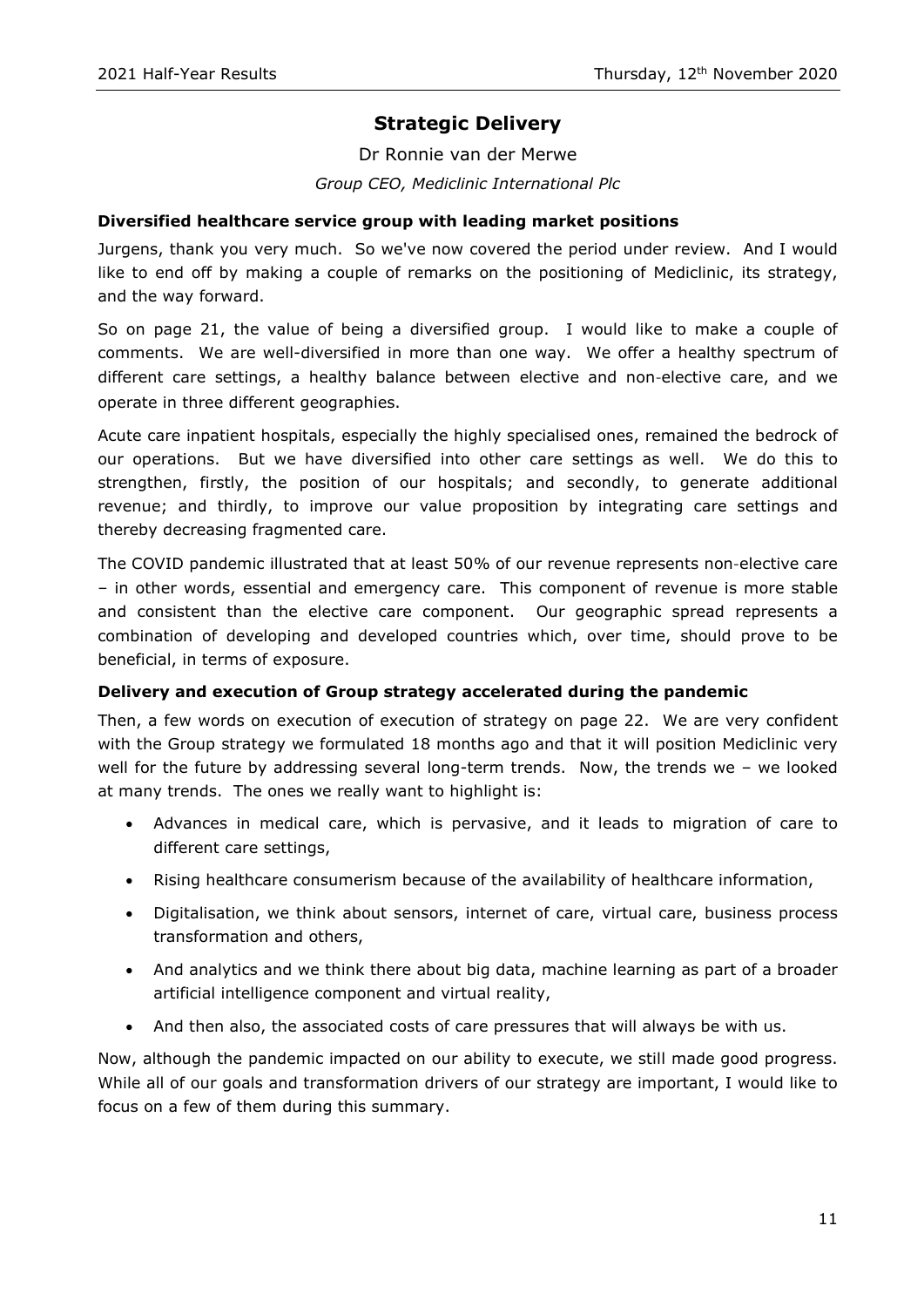#### **Expanding across the continuum of care in support of our vision**

The first one on page 23 is the expansion across the continuum of care. As mentioned a few minutes ago, acute care hospitals remained the bedrock of our services. And in order to position for the future, we also need to reduce the one aspect of our primary – private healthcare that frustrates most consumers, namely fragmented care.

And our model strengthens the position of our hospitals, as I mentioned. It provides for additional revenue as well as improving our value proposition. This is no easy goal, but we are convinced of its importance for future positioning.

## **Expanding access to quality care through innovation and digital transformation**

#### *Increasing demand*

Then on the next, page 24, just a couple of thoughts on digital transformation and innovation, especially expanding access to quality care. There's no doubt that the demand for easily accessible and convenient quality care is ever-increasing.

#### *Expanding services*

Successful healthcare organisations will have to offer a seamless flow between physical and virtual care from the perspective of both the patient and the healthcare practitioner. Our digital transformation touches non-clinical aspects of the organisation as well. In fact, it involves virtually every business process of the organisation.

#### *Enhancing capabilities*

Our strategy allows for enhancing the capabilities of Mediclinic over a broad range of clinical and non-clinical functions. And those include aspects that range from robotic process automation, to sensors that monitor patients, to artificial intelligence.

#### *New revenue streams*

Our strategy also allows for the expansion of clinical services into virtual care. Virtual consultations and follow-up is – comes to mind as well as virtual monitoring, virtual chronic disease management, and also the virtual aspects of ICU care, healthcare, precision medicine, etc.

#### **Facilitating seamless direct client interaction through innovation and digital transformation**

#### *Deploying a healthcare digital backbone*

And then, I also would like to mention on the page 25, still on the topic of digital transformation, the facilitation of seamless, direct, clinical interaction – not clinical, client interaction, pardon. A very important aspect of clinical or digital transformation is the ability for us to have direct and seamless interaction with clients.

#### *Enhancing our B2C capability, enabling expansion of our virtual care solutions*

We are developing an internal healthcare digital platform that will enable B2C (Business-to-Consumer) functionality. This is a big step forward for us as we have been a traditional Business-to-Business (B2B) organisation like most other healthcare players.

We also developing a strong innovation capability to strengthen and accelerate our digital transformation initiatives and to create a more agile organisation.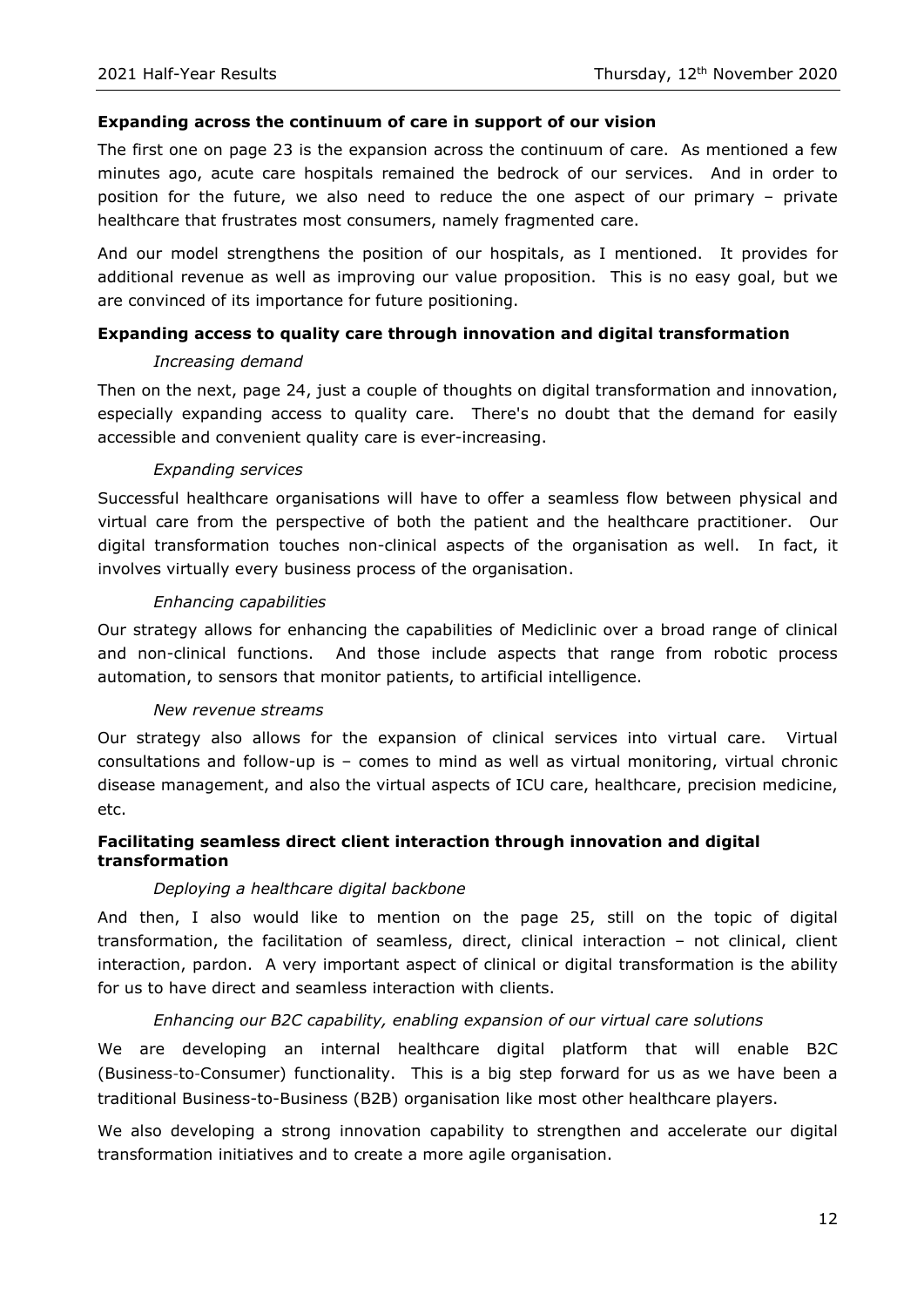#### **Committed to sustainable development**

#### *Group achievements*

My second-last page, 26, committed to sustainable development. As a healthcare provider with a long-term view of sustainable value creation, we are acutely aware of the importance of the – our impact on the environment, but also on our people and the communities we serve. We've been making good progress on our sustainable development initiatives, as summarised on page 26. However, we recently strengthened our sustainable development strategy and set some ambitious targets for the next couple of years.

#### **Well-positioned for long-term industry trends**

#### *Returning to growth in FY22*

And then, on the last slide, page 27. In summary, we are successfully negotiating the pandemic and we are looking into the future with confidence. Although we remain cautious on second-half performance in the midst of uncertainty as to the full impact of the continuing pandemic and its economical consequences, the demand for Mediclinic's broad range of healthcare services remains strong. And the Group is confident that this, together with strategy execution and operation delivery as we illustrated during COVID, will drive long-term performance.

And as Jurgens alluded to, the current expectation is that the Group revenue and EBITDA for FY22, which is our next year – financial year, will improve on our current financial year, FY21, and be broadly in line with our previous financial year, FY20.

Thank you very much for your time and interest. I'm now handing back to Jodie to take – ask the questions and answer session. Thank you, Jodie.

# **Q&A**

**Operator:** Thank you very much, sir. Ladies and gentlemen, as a reminder, if you wish to ask a question, please press star one on your telephone keypad.

Our first question is from Hassan Al-Wakeel from Barclays. Please go ahead.

**Hassan Al-Wakeel (Barclays):** Thank you for taking my questions. Can you hear me?

**Jurgens Myburgh:** Yes.

**Hassan Al-Wakeel:** Great. So I have a couple of questions. So firstly, on the Middle East, and then secondly, on capital allocation, please.

So in the Middle East, could you talk about competitive dynamics and whether you are taking any share or whether you think you're in a better position to attract physicians, relative to competition? And are you continuing to see any adverse impact from the Park View Hospital as it relates to Cancer City or vice versa and has this stabilised now?

And thank you for the medium-term CAPEX guidance here. Could you provide an updated margin target over the medium term, given the write-down that you took care at full-year results and also the accounting changes since the last outlook.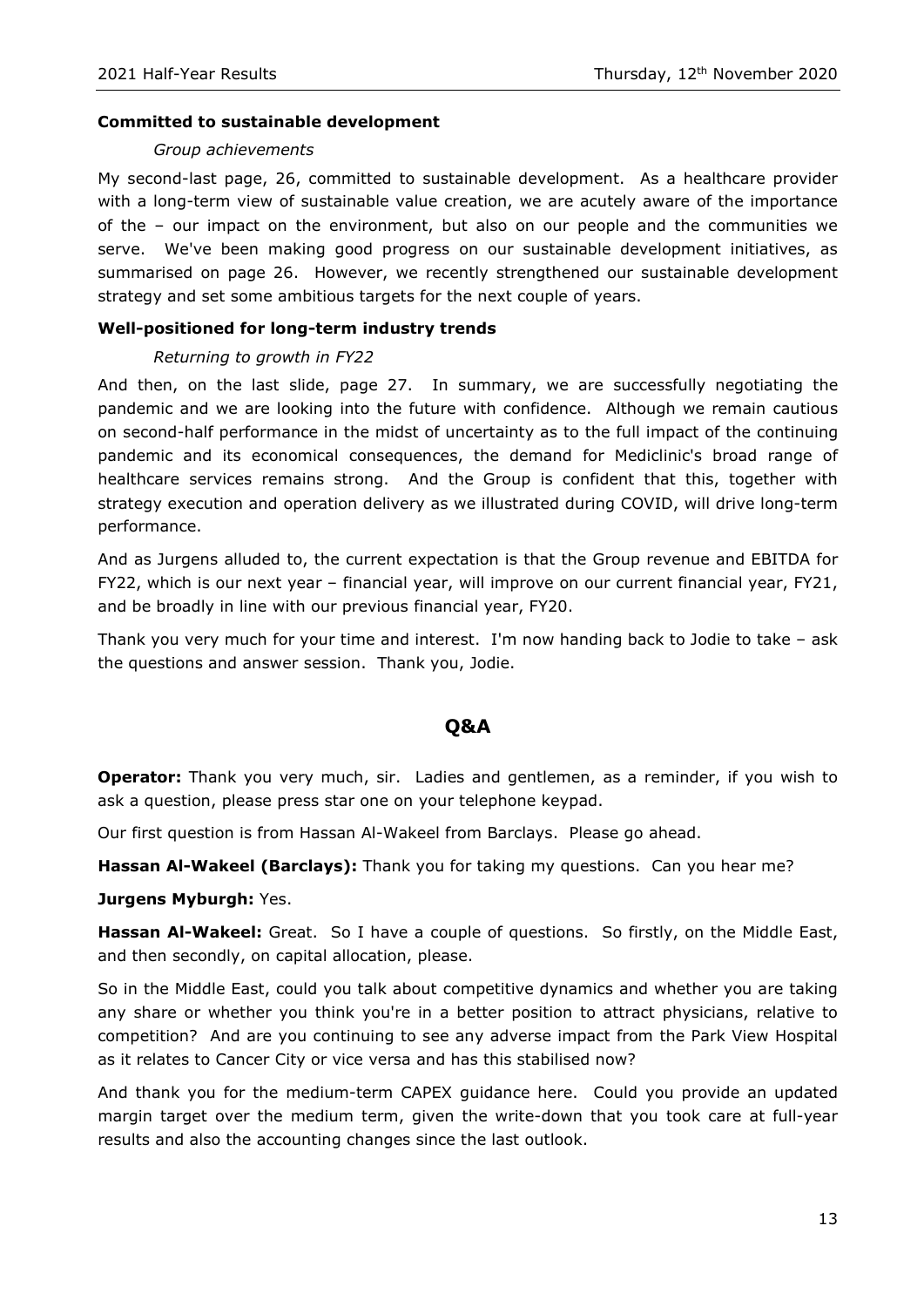And then, one follow-up on the Middle East. I saw that you won a management contract in Abu Dhabi that you noted in in page nine. Is this a meaningful opportunity to expand into further O&M across the UAE?

And then secondly, on capital allocation, could you provide an update on Saudi Arabia and whether you see any other expansion opportunities in the country? And given the asset-light way in which you are moving into this country and your leverage profile, should we not expect any meaningful M&A in the next 12 to 18 months? Thank you.

**Dr Ronnie van der Merwe:** Thank you, Hassan. Quite a few comments or questions here.

Let me start with the competitive dynamics in the Middle East and specifically in the UAE, when you refer to market share and the dynamics of that. It's really quite difficult during a pandemic like COVID to really understand whether we are taking market share or just holding our own. And also, it's a dynamic environment in the sense that the expatriate population has been affected by the – not only by COVID and its effects on the economy, but the economy slowdown prior to COVID.

So, it's really difficult to say. But we are very convinced that we've been holding our own and even taking some market share. The competition is fierce over there. There are lots of competitors. But they are also feeling the effect of the pandemic in the same way that we have. We have a strong brand, a strong reputation. We have some private health hospitals that have had good momentum before the pandemic, and we've seen them holding their own during this period.

Park View versus City, no more effects at the moment than what we reported on in previous reporting periods. That situation has stabilised.

Jurgens, anything to add on competitive and dynamics, Cancer City versus Park View, before we go on to get CAPEX and margin targets?

**Jurgens Myburgh:** I think just to add, Park View continued to perform really well, you know, during and – during this period. And to Ronnie's point, I think we're seeing less of an effect on Cancer City as well during this period.

On margin, Hassan, we indicated to you at second half, you know, we – and we said so in June as well, you know, heavy anticipation of a difficult competitive environment, which is the case, and of difficult economic climate, which is the case as well. And so, with – and in – and that, in addition to the Airport Road ramp-up cost, we're indicating second half, you know, a softening of margins. But then also, you'll see in FY22 giving an indication that, you know, we have an anticipation and expectation of growth in – on the back of the investments that we've made in the Middle East. And that growth should come with improved margin as well.

Then, on management contracts, I think it's a very deliberate strategy of us entering into Saudi with a – with a partner, you know, that has infrastructure, that we get to add our skills to as well. I think we would have spoken to you before, more broadly, and this answers, you know, the broad question about capital allocation is that, you know, we look at ourselves in and our ability to grow incrementally. So we prioritise growth in our existing divisions across the continuum of care and look more broadly at incremental growth opportunities for us, as a Group. So we continue to prioritise net growth in our existing markets, but we continue to look for other opportunities as well.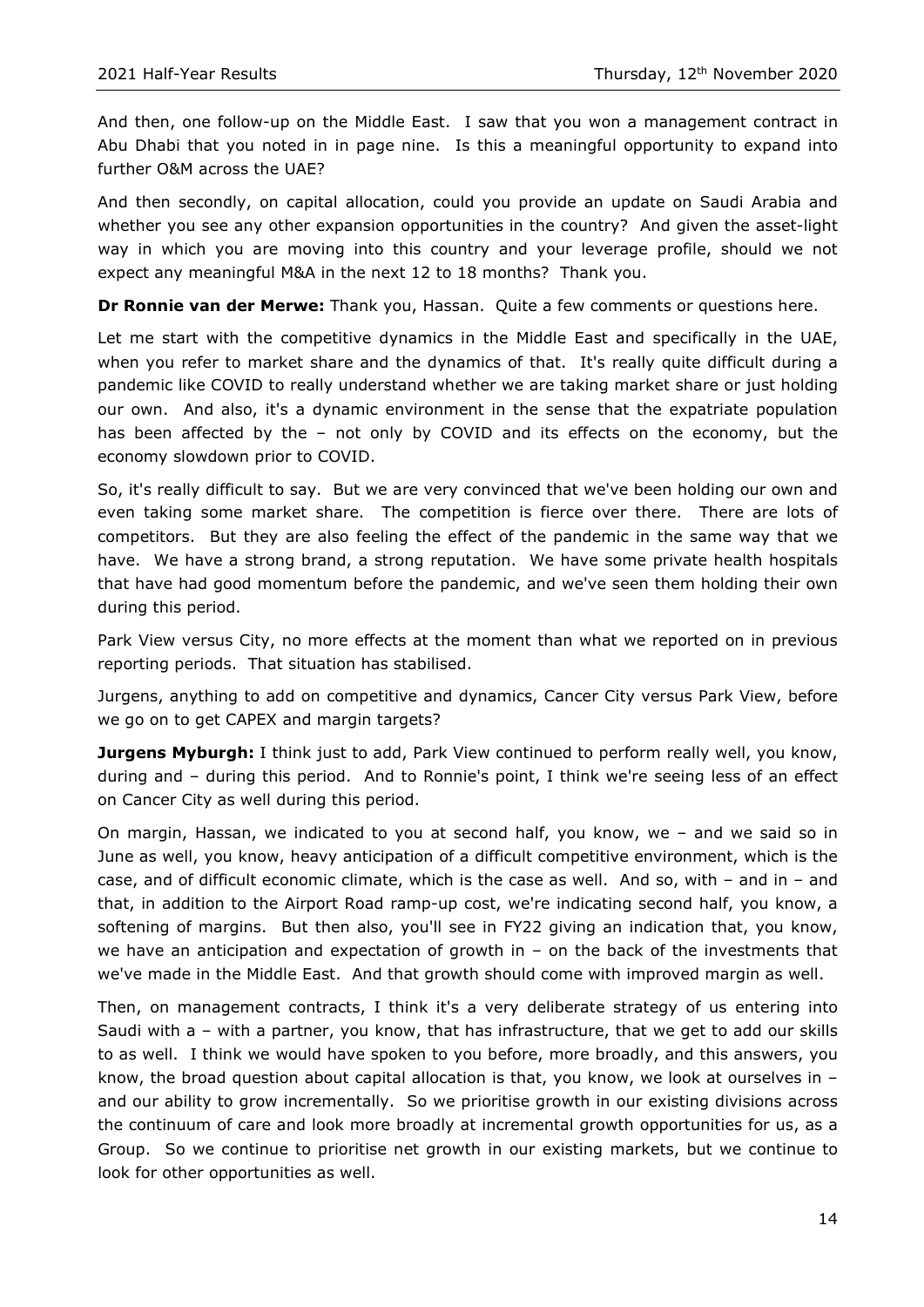**Dr Ronnie van der Merwe:** Yep. To add to that, there is a management contract in Abu Dhabi. And obviously, we are looking at more management contract opportunities. We will continue to do so not only in that territory, but other territories as well.

And just to reiterate what Jurgens said, if we're going to go into a new territory, we prefer to do it small and test the waters. And then, if we like what we see, to grow our footprint in those territories instead of going in big. That's our preference at this point. Thank you.

**Hassan Al-Wakeel:** No, that's really helpful. If I could – if I can follow-up on capital allocation? Given the likely structural change in NHS outsourcing dynamics, are you taking a more favourable stance towards this market?

**Dr Ronnie van der Merwe:** At the moment, it's really difficult to take a view on how it's all going to play itself out. In the short term, there might be benefits in that tendering process. In the medium and long term, the dynamics will return more or less to what it was prior to COVID. So we obviously keep a very keen interest in the development in that market. At the moment, we are a supportive shareholder over there.

**Hassan Al-Wakeel:** Thank you very much.

**Jurgens Myburgh:** Thank you, Hassan.

**Operator:** Our next question is from the line of Kane Slutzkin from UB Securities. Please go ahead.

**Kane Slutzkin (UBS):** Morning, gents. Just a few questions, please.

Just in the UAE, yeah, that's still very uncertain. But you alluded to the sort of uncertainty around the expat population. Maybe you can just give us some colour on what you're seeing in this regard. You know, just maybe general patient mixes? You know, how is PK [?] doing? Is it sort of still at around 40%? So yeah, just some colour on patient mix there.

In Switzerland, regarding to the flat numbers, could you maybe just unpack how you get there, particularly, as you mentioned, there is risk to hospital in outpatient revenues in the second half? And to what extent does this account for the seasonality that you would ordinarily benefit from in the second half?

And then, just finally, on Slide 17, you guys have showed a leverage covenant headroom slider. This is something a bit new from you guys. I just want to make sure I understand this correctly. Is that sort of showing you have no headroom in SA, and limited headroom in Switzerland, and plenty of headroom in the UAE? I just want to make sure I understand those – what those numbers are actually showing. Thanks.

**Dr Ronnie van der Merwe:** Thank you, Kane. I will do the first question on Middle East. Jurgens, you can do Switzerland and the comment on the covenants in UAE.

Middle East, at the time, it's difficult to really – to comment, in terms of the trends we see because the COVID pandemic disrupted the flow of patient care as well as the mix of cases that we see. And it's getting back to normality, but there is still a lot of  $-$  well, I call it diversification going on, in terms of the mix of cases.

So I'll try to explain as quickly. We saw a lot of COVID cases in there. We lost a lot of elective work. It's temporarily, obviously. And it was smaller cases. So we – the kind of cases that we had in the period under review was a lot more complex. Because even on the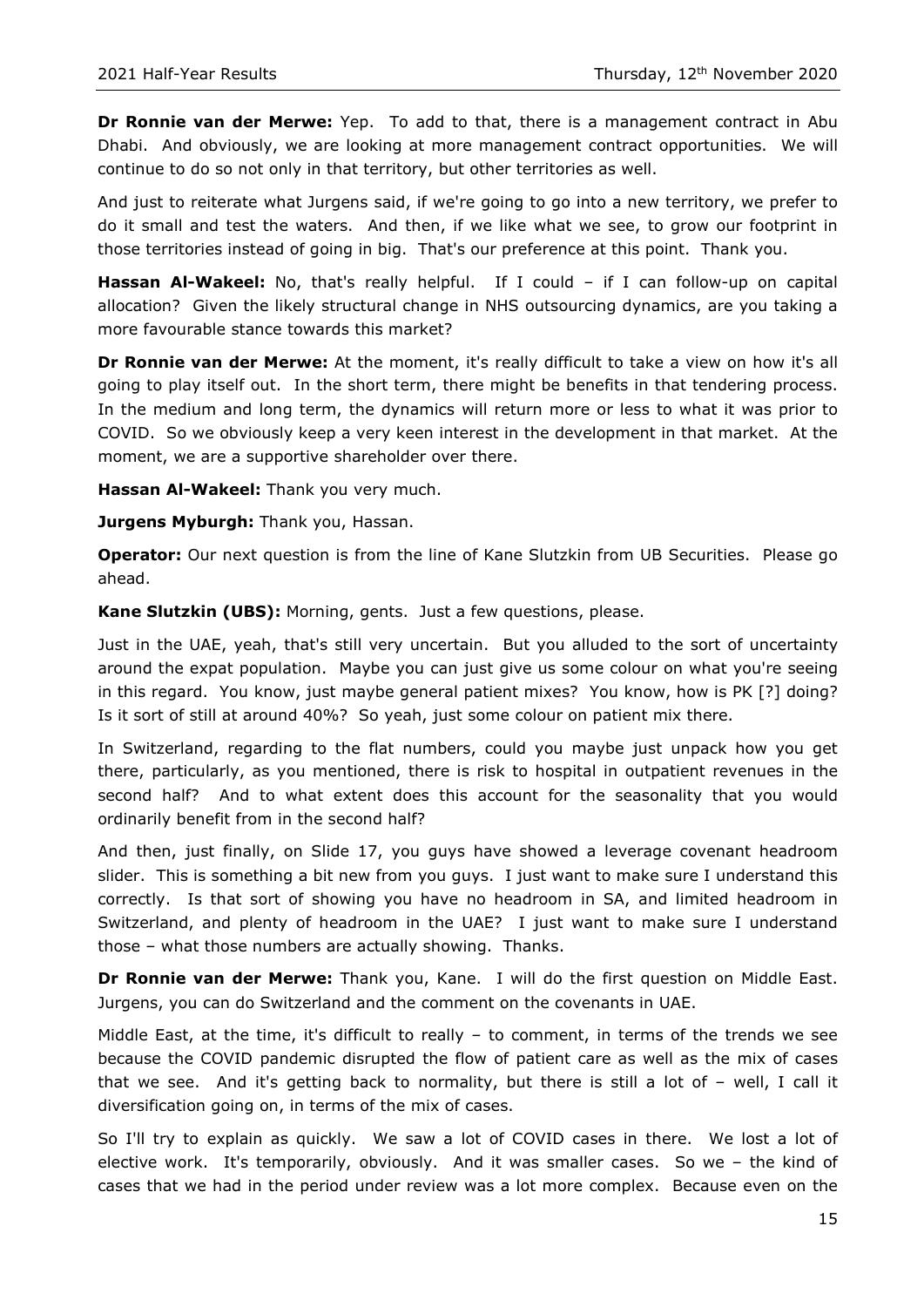non-COVID side, we lost the smaller ones and we retained the big ones. And we actually gained other big cases, especially around emergencies and trauma as the governments also, particularly in Dubai, were very busy with COVID cases. And we helped them out on the non-COVID side as well.

And then, the COVID cases themselves have a very high acuity. So our acuity levels went up significantly. I think our revenue per case is up 25%, which is huge. And we've never seen anything like this because this is temporarily. It will come back to some form of normality again. But further than that, it's very difficult to say how PK is performing versus the others at the moment and whether that is meaningful to do so.

On the expat population, there is a projection that the expat population is shrinking. But the numbers that are being published vary and it's – it hasn't been substantiated. But we expect the population and then for – also, obviously, our target market of expatriates in that population to shrink – and in the short term. We believe that in the medium term, it will pick back up again.

Jurgens, on Switzerland?

**Jurgens Myburgh:** I would just like to -

**Dr Ronnie van der Merwe:** If you have other comments on others, you can go on.

**Jurgens Myburgh:** Yeah, thank you. Morning, Kane. On Switzerland, so I think there are a couple of things. Firstly, we saw good rebound – a strong rebound in May, after April. And you would have seen on that slide that I gave the colour on how revenue has been subsequently stabilised in September and through October as well.

And so, if we look at that, but combine that with, you know, the potential impact on revenues of a second wave in the second half, I think we need to be conscious of that. And also looking at, you know, the cost base and how that behaves through a potential second wave. I think it informs our caution in the second half. And in that context, the flat over the prior year.

And then, just on the covenants page, you know, so firstly, just to reiterate that, you know, we actively reached out in the beginning of the pandemic to our funding banks to obtain covenant waivers of areas and covenants that we saw as potentially sensitive to the earnings of the business, as we go through the pandemic. So the first and very important column here is to show you which covenants have been waived, you know, by the financial institutions.

And we add in the footnote there, that in the Middle East, it's waived until June next year. And in Switzerland and Southern Africa, it's waived until September next year. And as I've said, this part of the presentation, you know, that – what that by implication means is that the first quarter that we had in this half will be excluded, you know, in the base, when we get to those covenant calculations.

Then, what we're showing you is the headroom that we have, relative to the covenant. And so, you know – and we're showing that – how that looked at year-end. You know, obviously, year-end also had an element of COVID in it. But we're showing you what it looked like at year-end and how that behaved, you know, through COVID as well to give you an indication. But the key aspect of it is, you know, that the sensitive covenants are waived. And even those that have been waived, we're still fully compliant with most of them.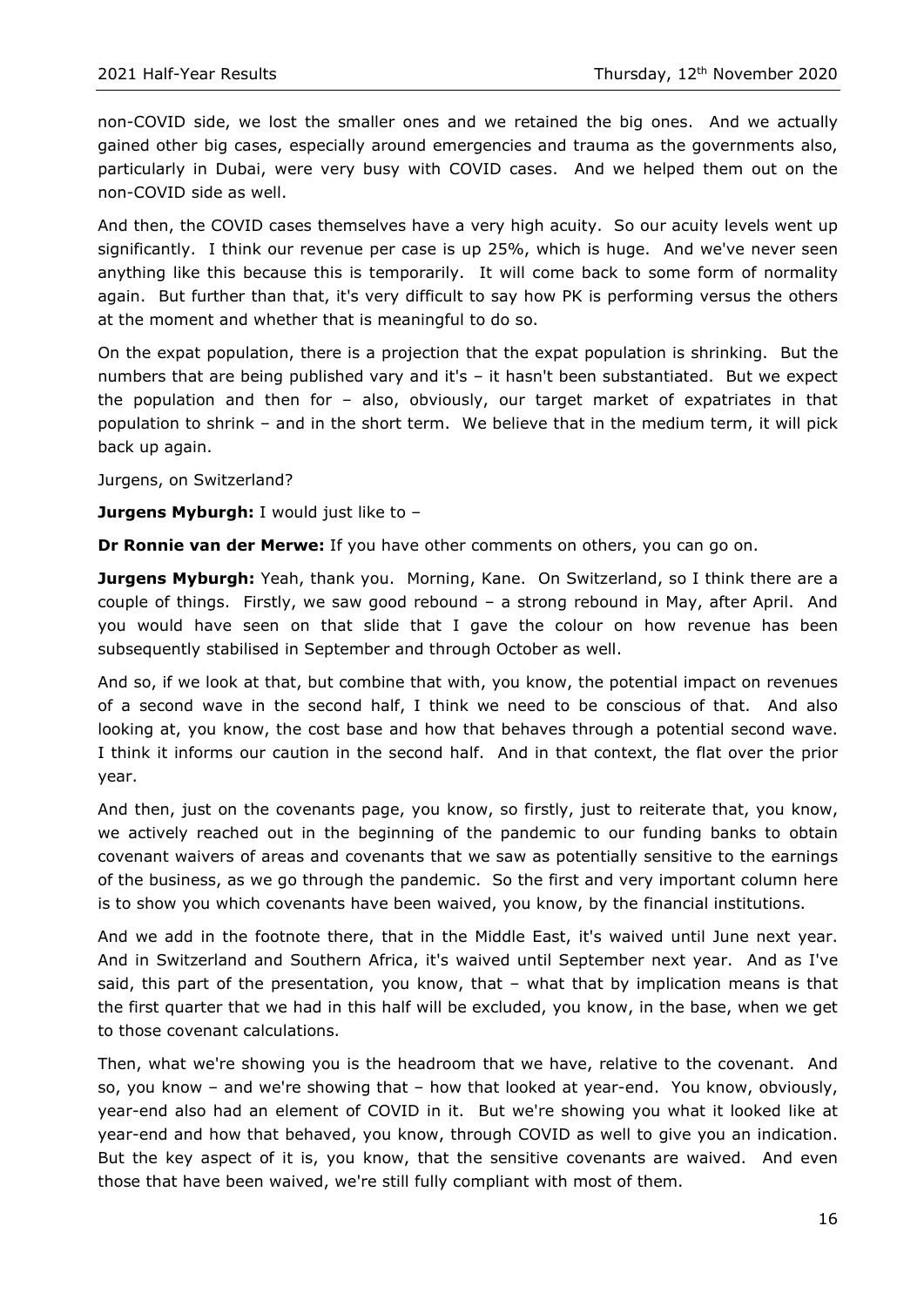We do also have, you know, coming out of this, further mitigants to be able to manage the situation. And  $-$  but yeah, I  $-$  you said it's a new slide for us. It is. We think it's a helpful data point, and I hope it is.

**Kane Slutzkin:** As to the marketplace, sort of COVID-19, you've obviously spoken about technology and digitisation. What about sort of care settings? And I'm thinking more South Africa now. You know, obviously, you've had up-migration elsewhere. But just here, you know, during COVID did you – you know, with the postponement of electives in your big hospitals, were doctors sort of willing to perform these procedures in standalone sort of day hospitals at all, you know, who weren't impacted by COVID? And if so, could that be a structural shift to the South African market? That obviously has been really struggling to take off meaningfully, specifically that day hospital sort of market.

#### **Jurgens Myburgh:** Okay.

**Dr Ronnie van der Merwe:** I remember that you asked about – yeah, thank you. And I think we missed the first part of your comment but  $-$  of your question. But I'll  $-$  let me answer and if I – if I didn't do it completely, you can maybe just repeat. There was a bit of an interruption.

So on day surgery clinics in South Africa, in particular, and other care settings, we have day surgery clinics ourselves. And Intercare has the - has also - has also day clinics. What Intercare reported is one or two of their long-standing day clinics are not part of our so-called co –

#### **Jurgens Myburgh:** Co-located.

**Dr Ronnie van der Merwe:** – co-located clinics. Actually, it had quite big increases in numbers because some doctors prefer to operate there. They were completely COVID-free or that was the perspective and the perception. And that did happen. Our own day surgery centres, obviously, we lost a lot of volume initially, but they started to pick up again and they are doing quite fine.

I don't think it is a major shift because of the pandemic. I think that the principle is still that most doctors prefer to be close to the day clinic – day surgery clinic in their hospital in which they do their big cases and this is much more convenient for them. That doesn't mean that there is no place for the freestanding day centres or day surgery clinics. But it does cater for a different type of set of procedures and doctors with a different approach to how they practice. So there's a – those are places it's done for both.

Other care cities, yeah. The Intercare, as we could have expected, in terms of outpatient activities, took a – there was a big decrease in utilisation, but that's picking up again as patients start coming back for – to seek for care.

**Operator:** Okay, thank you very much. Ladies and gentlemen, as a reminder, if you have a question, please press star one.

Our next question is from Victoria Lambert from Bank of America Securities. Please go ahead.

**Victoria Lambert (Bank of America Merrill Lynch):** Thanks for taking my questions. My first one is to do with the chart  $-$  I think it's on page 12. Could you talk us through what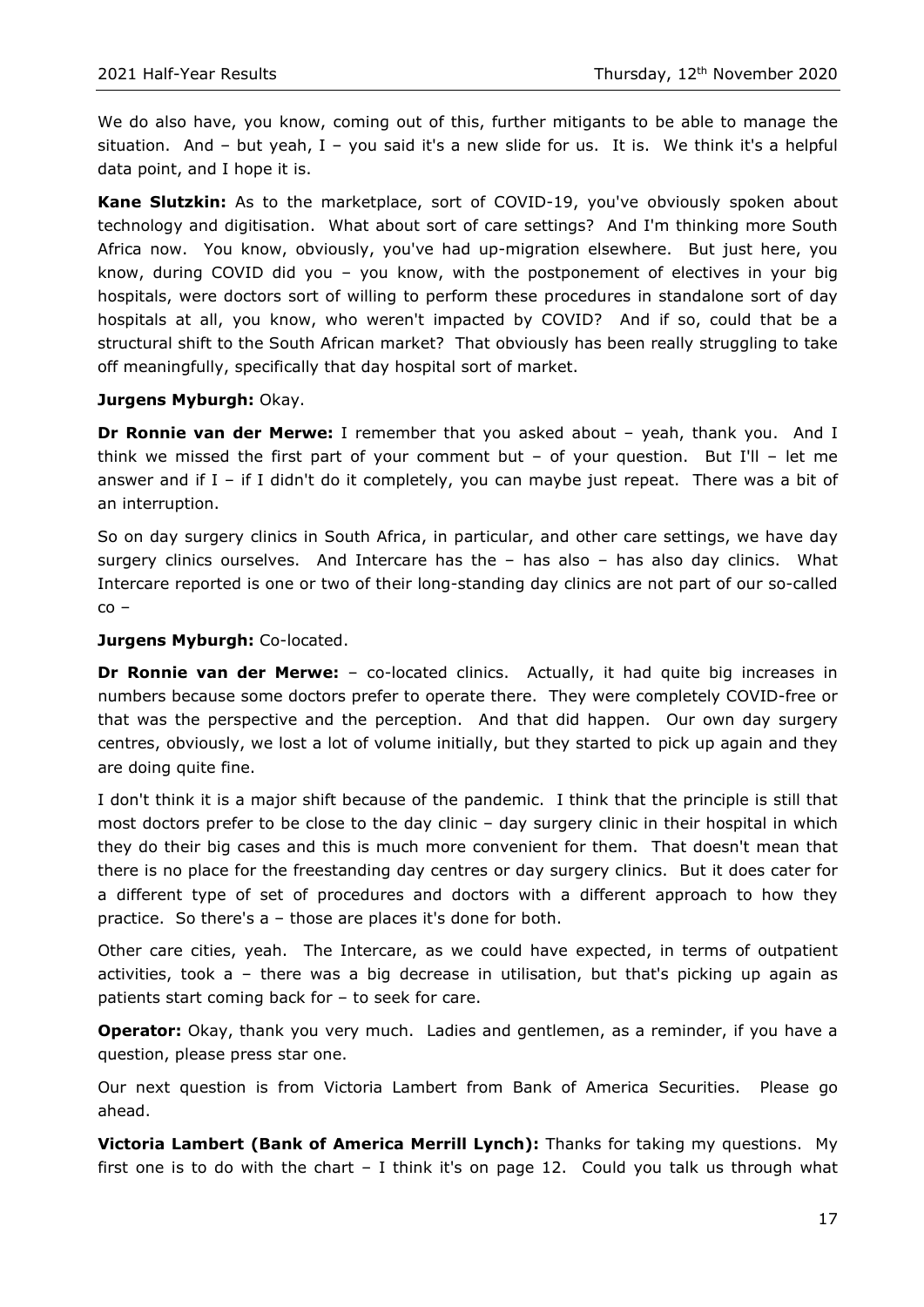changes in October across the different regions? It looks like there's been a slowdown in the UAE and Switzerland.

And then, the second question I had is just on if you could unpack your guide for it – Financial Year 22, what is driving this? Because it looks like South Africa is going to be structurally weaker for longer. Swiss, kind of flat. And then, the UAE is - as you say, it's going to maybe see some growth. Is this going to offset the South African kind of structural weakness? Thank you.

**Jurgens Myburgh:** Thank you.

**Dr Ronnie van der Merwe:** Thank you. Jurgens, thank you. I think it's a good place you could take on.

**Jurgens Myburgh:** Thank you, Victoria. Yeah. So on page 12, you know, as I said, we've used in-patient admissions as a proxy to show you really, you know, the volumes in the business and how it behaved, you know, through the first six months. And our key important point there is April and the effect of the lockdown on the business in April and in the strong rebound that we saw in the Middle East and, particularly, in Switzerland, you know, post the lockdowns as well.

I spoke to you earlier about the counter-seasonality. You know, we – normally in the summer in the Middle East, it's a really quiet period for us. Due to travel restrictions imposed, you know, we didn't have that seasonality and sort of things to counter seasonality in August and an element of that, you know, potentially in Switzerland as well.

And so, really, it's just stabilising post the period of counter-seasonality in September and into October as well. So – and then, the continued gradual recovery of the Southern African business. So you know, that – that's the trend that we're seeing at the back-end there, but the key importance is what happened in April.

Now, obviously, the other important point is that these are non-COVID admissions. And Southern Africa went through the peak, you know, in early August. And so, you won't see those COVID admissions. You won't see that in the Southern African number. We deliberately split that out.

Your second question on FY22, I think what we're saying is, you know, broadly from a Group perspective, FY22 to be broadly in line with FY20. And then, we're, you know, just giving it some perspective and some colour to it. And the bookends of it would be, you know, the Middle East because of the investments that we're making and have made already, you know, the anticipation of growth in the Middle East. And because of the more difficult macroeconomic environment. So in effect, it would be the other bookend to that and Switzerland somewhere in between. So that's the colour around FY22.

**Dr Ronnie van der Merwe:** Maybe just to add quickly on – that was well done, Jurgens, in terms of summarising. Just one difference between South Africa and the other two divisions, if you look at page 12, is that in Switzerland, the peak of the pandemic, it came quickly. It was a quick wave. It was over and done very quickly. The moderate heatwave was slightly longer, but it was also reasonably quickly over and done with. But in South Africa, we've had a long wave and it's still going on.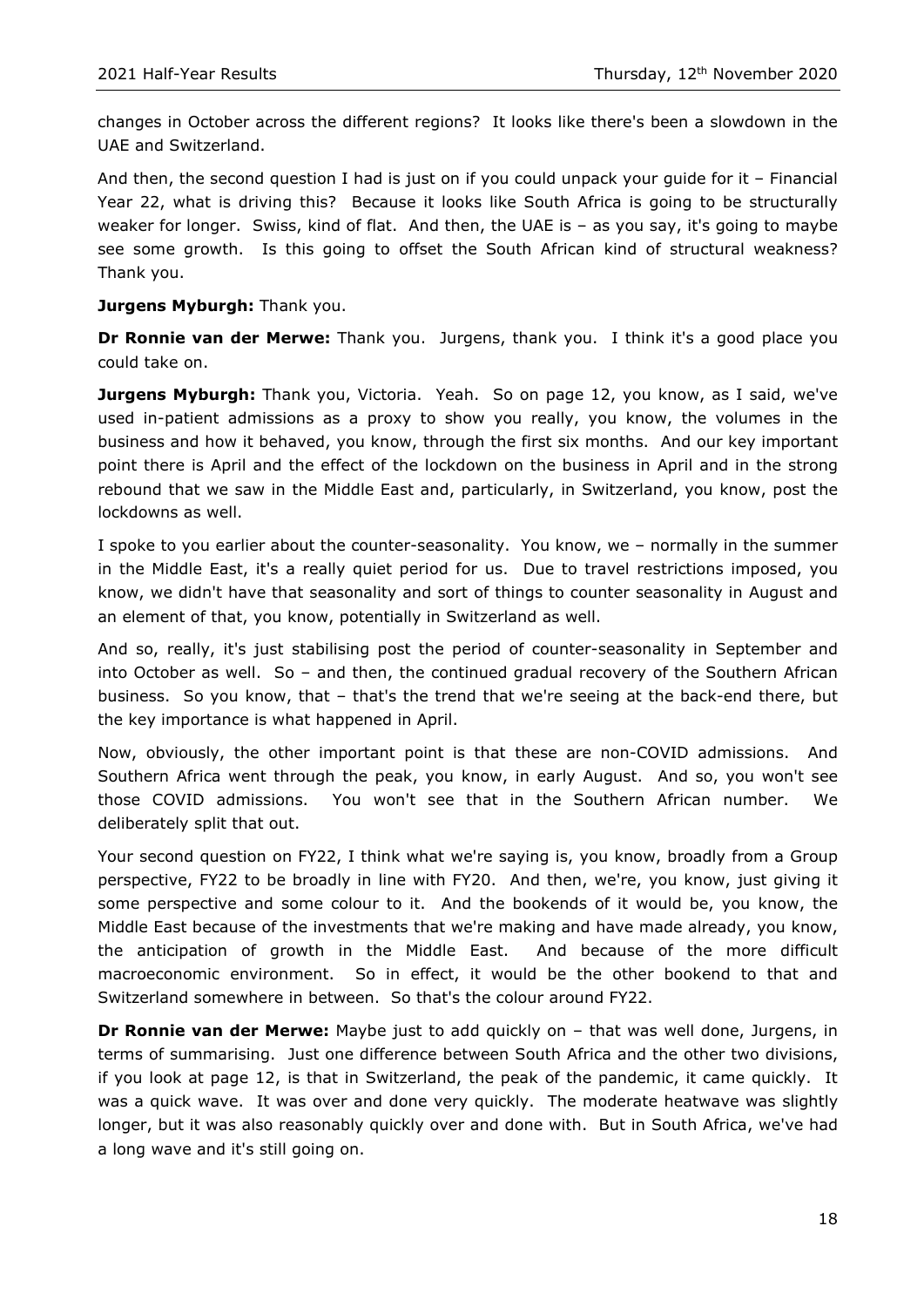We still have a substantial number of COVID-19 patients in our facilities. So that's the main reason why South Africa has been lagging behind and recovering back to some form of normality, which one has to just consider. Now, in Europe, there are second waves coming. Here, in South Africa, we're still at the tail-end of the first wave and we're not sure whether they will be another wave.

**Victoria Lambert:** Thank you.

**Jurgens Myburgh: Thank you, Victoria.** 

**Operator:** Thank you very much. James has been sent a question via email. Please go ahead, James.

**James Arnold:** Thanks, Jodie. Just one question for me to Jurgens. In the report, we say that while property ownership drives operational and financial benefits, the approach is not fixed. Does this indicate it is likely the Group is looking to sell the properties in any certain territories?

**Jurgens Myburgh:** Thank you, James. So, right. So the first point is that, as I mentioned as part of the presentation as well, that, you know, we have this underlying philosophy of property ownership. And the operating and financial flexibility that comes with that has been very visible to us during this period. And so, you know, we have this continuing philosophy, at the same time, also investing in our facilities to adapt to change and to upgrade as well. So we continue to invest in our facilities as well.

I think what part of the reference there is – and Ronnie indicated earlier – you know, with our strategy execution unfolding means that we are entering into, you know, alternative care settings. And I think the importance there is that we don't feel like we have to own everything, in terms of where it is that we evolve to. And so, we have to be flexible in our approach, in terms of how we expand across the care continuum.

At the end of the day, you know, we will be driven by shareholder value and the value we can create for our shareholders and the alternatives that sit within that. But that's – I hope that's helpful, just in the philosophy, and then the evolution of our strategy and the flexibility around that.

**Operator:** That's perfect. Thank you. Our next question is from the line of James Tempest from Jefferies. Please go ahead.

**James Vane-Tempest (Jefferies):** Yeah, hi. Two questions, if I can, please. Firstly, so as we emerge post-COVID, how do you think industry profitability is likely to change in a new world? I'm just kind of curious. I'm thinking about tariffs either compensating for higher PPE. Is there perhaps less efficiency due to cleaning or social distancing in some of your facilities even if you do have private rooms? And if there is an acceleration to treating patients more outside the hospitals in an outpatient setting, how can you maximise the value of your real estate?

And then, the second question is, you mentioned, obviously, in your release about lower CAPEX over the midterm. I'm just curious on cash, but how should we think about D&A over the next few years as well with that development? Thank you.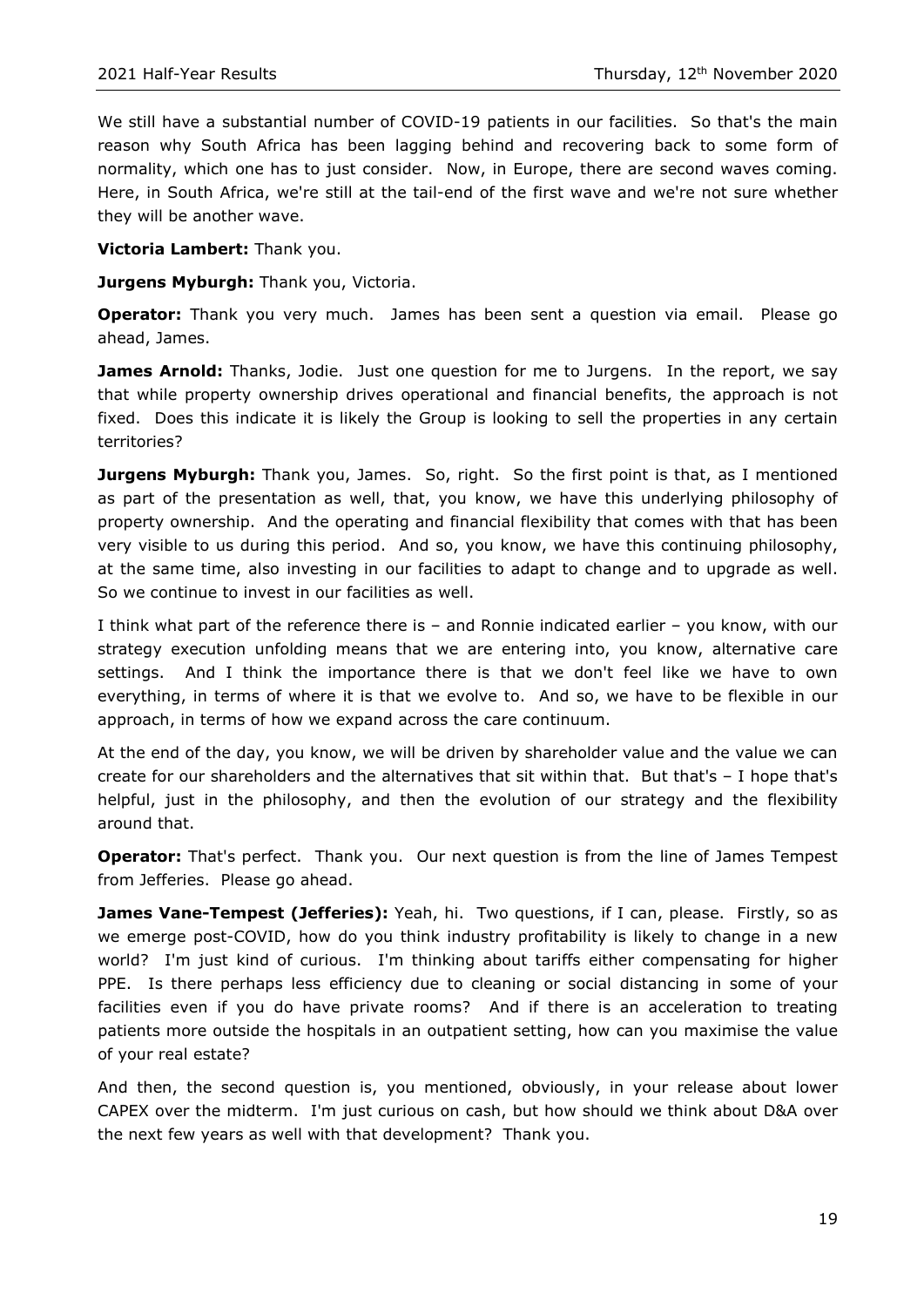**Dr Ronnie van der Merwe:** Okay, I'm going to make a couple of comments on just both of – on both of your points, James, and then I'll ask Jurgens to comment further.

I think, in terms of profitability post-COVID, the question here really is what are the longlasting changes that we might see on the other side of COVID, in terms of the structure of our business. I think we have quite – we've gained quite a lot of confidence in the way that we've been able to manage the pandemic and looking at our cost base and looking at changing the care pathways and the treatment processes that we've always been following.

So a bigger push, in terms of health migration of care? I don't think so. I think it will – we will get back to normality to where it was to pre-COVID. But we've learned how to be more efficient and effective and I think that will be beneficial to our organisation. I can't speak on behalf of other organisations or the broader healthcare environment in the countries in which we operate or even in other countries. But specifically with us, we will – we are definitely better-positioned for the future, in terms of that.

Jurgens, anything on that –

**Jurgens Myburgh: Thank you, Ronnie.** 

**Dr Ronnie van der Merwe:** – particular point?

**Jurgens Myburgh:** Yeah. I would - James, I think in a post-COVID environment, it's quite, you know – I called out the £17 million of COVID-related. And just to give some colour to that, you know, that ranges from, you know, the consumables. That's something that that you would expect. Also some, you know, one-offs – you know, to put screens up in some of the wards and reception areas. You know, there's a variety of what went in there. But the vast majority of it was, as I mentioned, the surge in both the use and cost of PPE.

Now, my personal expectation, and anticipation would be that costs should normalise over time, but utilisation stays up. So I think there's an element of that that carries on. I think our responsibility would be to be efficient – to be safe, efficient, and also then continue to procure, you know, at the best possible price.

Then, in terms of the reduced CAPEX, yeah, in the Middle East, in particular, you know, post-April drove expansion. Anticipation is for our expansion CAPEX to reduce in the Middle East environment. But short-term, D&A is increasing because in Southern Africa, you know, we're still, if you will, ramping up from the upgrades that we had done. And so, D&A in Southern Africa was up 12% and that's because of, you know, the recent investments that we had made.

You should also expect an increase in D&A, as I said, in the Middle East as well because of because of Airport Road expansion and Cancer City coming online. I guess post that, you know, some form of normalisation. But I also mentioned, you know, the two major projects in Switzerland, St Anna and Aarau. But that's multi-year and wouldn't probably have an immediate impact. So I would say, you know, Southern Africa is continuing to do the 12% – the ramp-up in D&A. And then, Airport Road coming online in January.

**Dr Ronnie van der Merwe:** A comment from me on further growth prospects. I think the important thing is if you look at our strategy there, growth is certainly part of our future and we are forever looking at opportunities. We prefer to do this incrementally. And – but you also look at our strategy, a lot of what we are, indeed, busy working on are focussed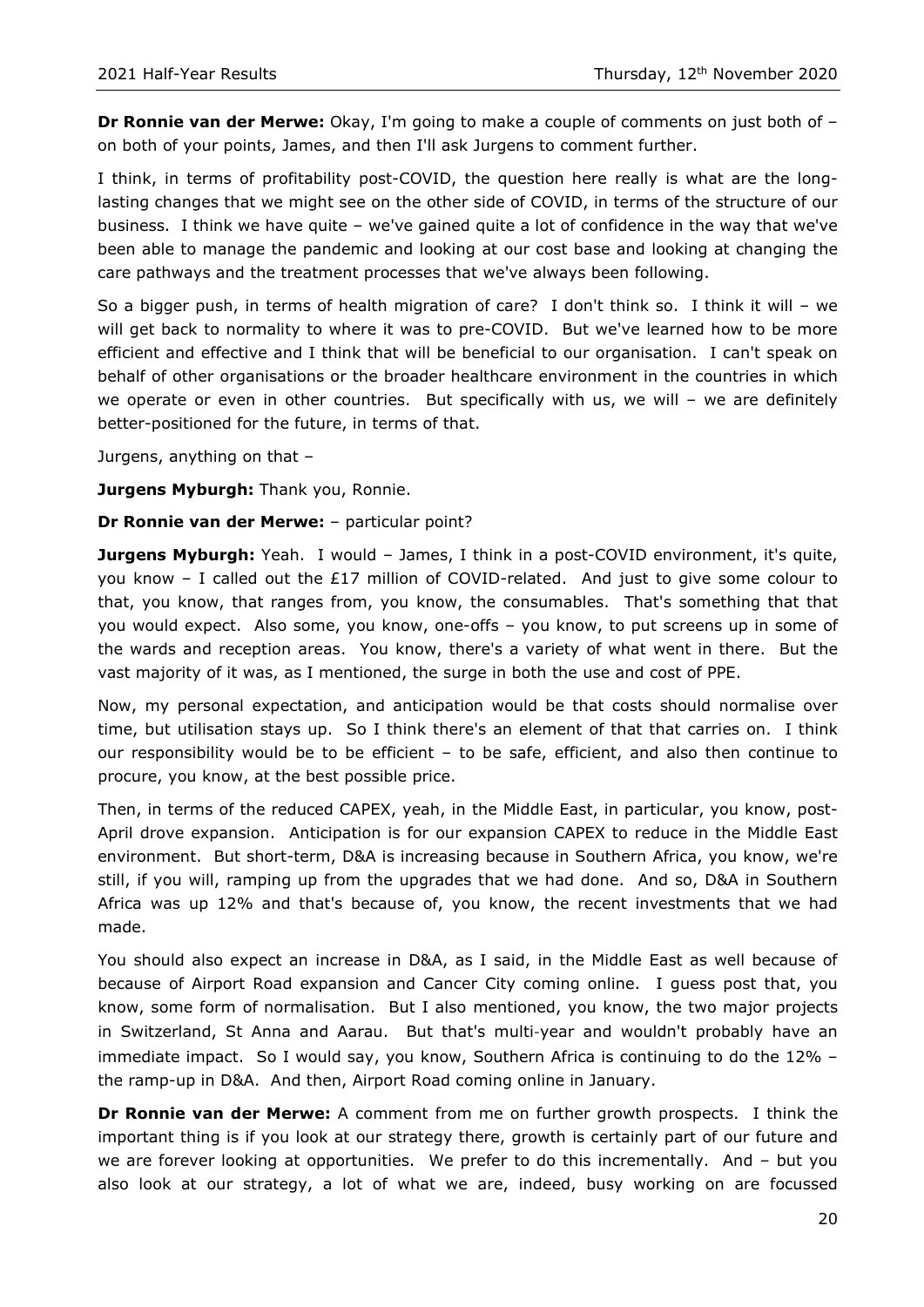internally and we've got quite a lot of work to do to transform in the organisation and to position it for the future. So it's going to be – it'd have to be a balanced view, in terms of how we take it further.

James Vane-Tempest: That's helpful. Thanks very much.

**Jurgens Myburgh:** Thank you, James.

**Operator:** Our next question is from Alex Comer from JP Morgan. Please go ahead.

**Alex Comer (JP Morgan):** Hello. Just a couple of quick questions from me.

Just in terms of the regulatory environment in Switzerland, how do you read that, going forward, in terms of potential for further pressure from the government? That's the first question.

And then, secondly, just in terms of the competitive environment in the UAE, could you tell us how many doctors you've signed over the last, say, three, six months? Thanks.

**Dr Ronnie van der Merwe:** Okay. Thank you, Alex. Switzerland regulatory environment, it's always a challenge. There's always a lot of discussions and a lot of ideas and a lot of possible changes in the pipeline. We know this, having been there for 12 years. And it's a constant focus.

We have an entire team dedicated to work on that and to engage with the health authorities and the political dispensation. But there is nothing on the horizon that is of concern to us at the moment and we keep a watchful eye out of it – on it. What I also can say is through COVID, we foster very good relations – improved our relations with authorities, both at cantonal and at federal level. It's been quite constructive, the engagement.

So no red flags at the moment. And I think, in terms of exploring, it remains a very, very attractive country to be in, a very attractive market to be in, and with all the different initiatives we're busy with, we are quite optimistic about that part of the world for us.

Then, on Middle Eastern competitors, there are quite a few competitors that have opened up there recently and it was just prior to COVID. And it was – some of them while the economy was slowing down and some what they – we don't really comment on how the competitors are doing.

Safe to say, we are holding our own. We've got good momentum, strong brand, strong reputation, and very strong hospitals that have got a lot of momentum. And we've been recruiting doctors successfully over the last six months. We don't really got numbers, but we've been able to recruit some very good doctors over the last period. Thank you.

**Alex Comer:** And in – I mean, in the past, you have given out numbers on doctors. So can you give us some? I mean, is it half a dozen, 2030? I mean, ballpark.

**Dr Ronnie van der Merwe:** I know we've given numbers in the past, but I think that, you know, when we have literally got thousands of doctors that we either interact with that support us and some of them may now be employed in the Middle East. We got a few – you know, to give you out the numbers will be meaningless. I think it's important to note that we've been able to recruit – successfully recruit doctors over the last period and we are quite excited about that.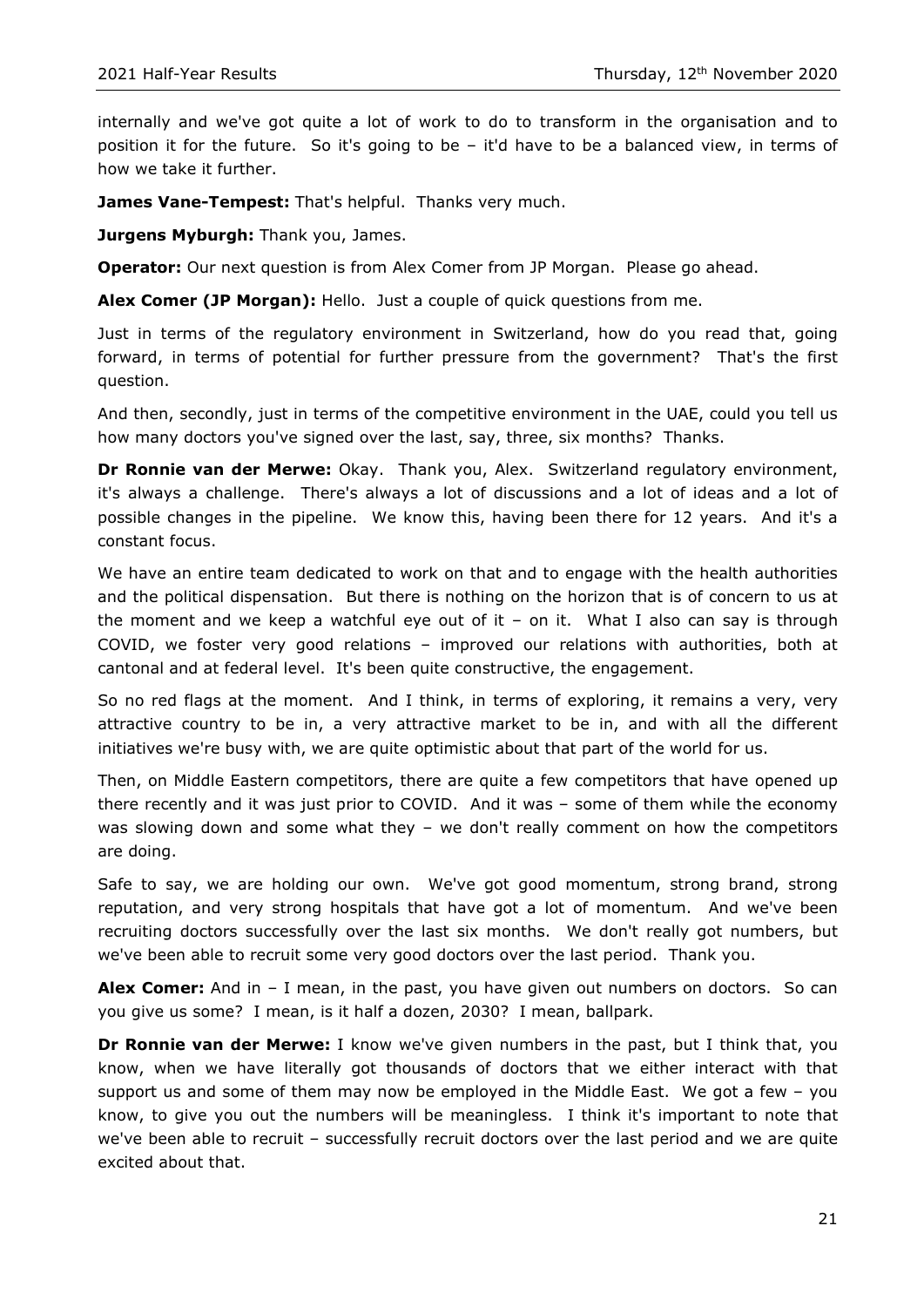#### **Alex Comer:** Okay, thanks.

**Operator:** Thank you very much. Our final question comes from email. So I'll hand back to James.

**James Arnold:** Thanks, Jodie. And apologies for those that are still waiting to ask questions. We have overrun on time. So this will be the last one, but I will follow up with those that haven't been able to be asked. Apologies.

Final one, gentlemen. In terms of South Africa, do you expect volumes there to settle back to pre-COVID levels or is the new norm lower than where we were prior to the pandemic? Thank you.

**Dr Ronnie van der Merwe:** We are – I think the both of us would have to comment on that, Jurgens.

It depends on the other side of COVID, where we are, in terms of the target market, which is the medical scheme population. People have that medical scheme membership. And at the moment, we – there is no way of knowing. They are – it's really difficult to predict what the economical fallout will be in totality and how that will affect the medical schemes market.

They are commentators out there that mention a broad range of numbers. At the moment, we're not yet back to where we were last year, in terms of our activities, but we've been gradually growing. And so far, the, you know, trends have been positive.

**Jurgens Myburgh:** No, I think it's a key question. And yeah, I think you've given the data point even. Then, I think what's important, from our perspective, is that, you know, we remain cautious in our planning so that we're able to adapt, if we need to. From a cost perspective, from a capital expenditure perspective, we continue to plan to be able to adapt. And that's what we're doing, from a Southern African perspective.

**Operator:** Thank you very much, ladies and gentlemen. We'll now hand back to Ronnie for any closing comments.

**Dr Ronnie van der Merwe:** Thank you, Jodie. And thank you very much, for everybody that was on the call today, for your time and your attention and your interest in our business. We really appreciate that.

Just to summarise, the period of uncertainty, the uncertainty hasn't subsided. The next period is also going to be filled with uncertainty due to the pandemic and the area of the virus that we actually know very little of. But we've been dealing with this pandemic very well and it's given us confidence.

We've challenged ourselves in many ways. We've become more agile and really went through the motions quite positively. We also have confidence in our strategy – our long-term strategy, in terms of how we position the business for the future. We have shown to ourselves that our operational execution abilities are quite strong and we are able to deliver, both operationally and on executing our strategy. So we are looking into the future with confidence and with – even with excitement. Thank you very much for your time and your attention.

#### **Jurgens Myburgh:** Thank you.